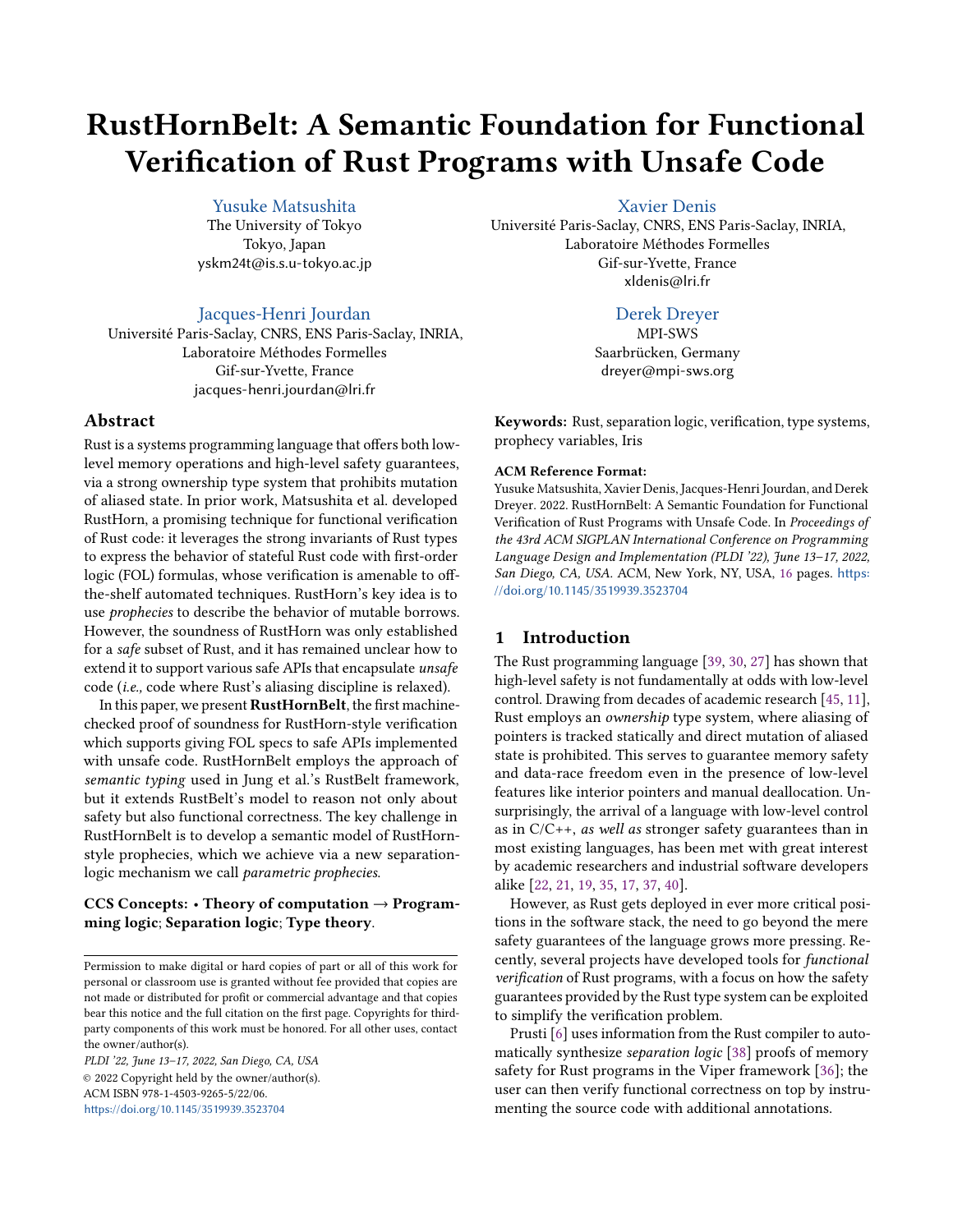RustHorn by Matsushita et al. [\[32,](#page-15-8) [33\]](#page-15-9) goes even further, eliminating separation logic from the picture entirely: they show that, using Rust's strong aliasing guarantees, the behavior of (well-typed) Rust programs can be described in firstorder logic (FOL) formulas, without any explicit representation of memory or separation logic analogues like points-to assertions. This encoding is amenable to off-the-shelf logic solvers, as they demonstrated with fully automated verification using CHC (constrained Horn clause) solvers [\[9\]](#page-14-8).

However, both Prusti and RustHorn share a common limitation: they assume that the program being verified is written entirely in the safe fragment of Rust. In reality, however, many Rust programs depend on APIs that, while observably safe, are implemented internally with features that are unsafe (i.e., not guarded by Rust's static ownership checking), such as raw pointer accesses and unchecked type casts. For example, the widely used Vec API (for growable arrays) manages its underlying buffer and performs memory access using raw pointers. The Cell API provides a restricted (e.g., singlethreaded) form of shared mutable state, allowing the contents of a Cell to be mutated through a shared (immutable) reference to the Cell. It has remained unclear how to soundly extend the formal foundations of Prusti and RustHorn to account for APIs like these that safely encapsulate uses of unsafe code.

In this paper, we present RustHornBelt, a semantic foundation for proving soundness of RustHorn-style verification, which is compatible with safe APIs built from unsafe code, like Vec and Cell, and is mechanized in Coq [\[12\]](#page-14-9). RustHorn-Belt builds on the RustBelt soundness proof for Rust [\[21\]](#page-14-4), extending it with a model of types based on RustHorn—an extension that required us to develop several novel techniques in separation logic. Before we get there, though, let us briefly review the prior work on RustHorn and RustBelt.

RustHorn: Leveraging Rust types to verify stateful programs in first-order logic. One of the greatest challenges in automatically checking the safety of stateful programs is dealing with mutation of aliased (or shared) state. When an object can be aliased between multiple parts of a program—i.e., there exist multiple references to it—and one alias is used to mutate or potentially deallocate the object, it can be difficult to reason modularly about the result of that mutation from the perspective of the other aliases.

Rust's type system tackles this challenge by restricting the mutation of aliased state. In particular, the design of Rust is centered around the principle of Aliasing XOR Mutabil $ity$  (AXM), which says that an object can either be aliased or be mutable, but cannot be both at the same time. The AXM principle is enforced through the concept of ownership. By default, objects are exclusively "owned", meaning that whichever piece of code can refer to the object can freely mutate and/or deallocate it but has unique access: there can be no aliases.

However, exclusive ownership per se would be too restrictive to account for common C++-style programming idioms. Thus, to enable objects to be passed by reference or shared between multiple parts of the program, Rust introduces the concept of borrowing. Given an object x, one can create either a *mutable borrow* ( $8mu t \times$ ) or a *shared borrow* ( $8x$ ) of it. The former has type  $\&\alpha$  **mut** T, which represents the *unique* right to both read and mutate the object, but only during the *lifetime*  $\alpha$ <sup>[1](#page-0-0)</sup>. The latter has type & $\alpha$  T, which represents the freely duplicable right to read the object during  $\alpha$ , but not to write it. In either case, during the lifetime  $\alpha$  of the borrow, the original owner of the object loses both read and write access to the object, regaining them only once  $\alpha$  is over.

The key insight of **RustHorn** by Matsushita et al. [\[32,](#page-15-8) [33\]](#page-15-9) is that, by severely restricting mutation of shared state, Rust's AXM discipline makes it possible to give a pure, first-order logic (FOL) formulation of the behavior of stateful Rust code, which is more amenable to fully automatic verification than approaches based on separation logic. For the cases of shared borrows and fully owned objects, this is not too surprising: the former temporarily prohibit state change, and the latter can be described in a standard state-passing style [\[45,](#page-15-2) [10,](#page-14-10) [8\]](#page-14-11).

The interesting case is mutable borrows, for which the key question is how to "communicate" the result of state changes through the mutable borrow back to the original owner (lender) of the object, without relying on stateful reasoning à la separation logic. RustHorn solves this challenge by using prophecies. Prophecies are a classic technique in program verification [\[1,](#page-14-12) [44,](#page-15-10) [24\]](#page-14-13), through which, when verifying a program, one can make proof decisions based on peeking into its future execution. RustHorn uses prophecies to express mutable borrows in functional style: as a pair of the current value of the object and the final (prophesied) value the object will have when the borrow ends.

RustHorn's approach to simplifying the Rust verification problem has already been influential, giving rise to a semiautomated Rust verifier Creusot [\[15\]](#page-14-14), which uses RustHornstyle prophecy-based translation. RustHorn also motivated recent work on CHC solving [\[26\]](#page-14-15).

RustBelt: Tackling Rust's type soundness semantically. Matsushita et al. [\[32,](#page-15-8) [33\]](#page-15-9) established the soundness of RustHorn via a syntactic proof, which supports a significant subset of the safe fragment of the Rust language. However, this approach fundamentally bakes in the assumption that all code in the program adheres to the AXM discipline enforced by the Rust type system. As soon as any code in the program violates this discipline by using unsafe features of Rust, the syntactic approach breaks down.

This limitation of syntactic proofs of soundness was previously articulated and tackled by Jung et al. [\[21\]](#page-14-4) in their work on **RustBelt**. That work developed a *semantic* model for a  $\lambda$ -calculus representing a substantial subset of Rust (called

<sup>&</sup>lt;sup>1</sup> We use Greek letters  $\alpha$ ,  $\beta$  for lifetimes, instead of 'a, 'b as Rust does.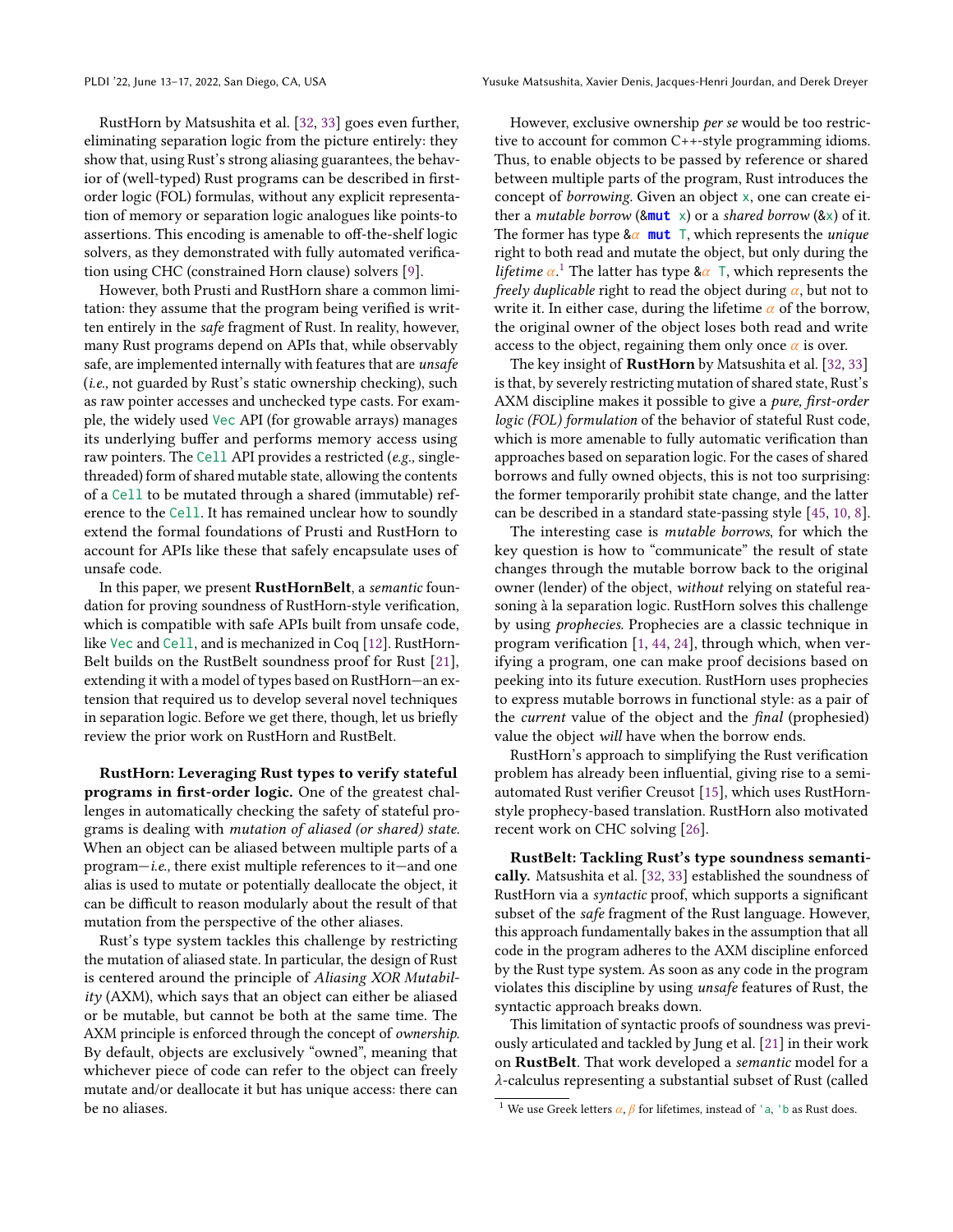$\lambda_{\text{Rust}}$ ) and used the model to prove an *extensible* type soundness theorem for Rust: not only does it verify that safe Rust code has well-defined behavior, it also stipulates what verification condition a Rust API that uses unsafe features must satisfy in order to be deemed an observably safe extension to the language.

The RustBelt soundness proof is formalized in the higherorder concurrent separation logic Iris [\[25,](#page-14-16) [28,](#page-14-17) [23,](#page-14-18) [20\]](#page-14-19), which is mechanized in the Coq proof assistant [\[12\]](#page-14-9) and provides an expressive logical language for modular reasoning about ownership and state. Using Iris, RustBelt verified type soundness of  $\lambda_{\text{Rust}}$ , along with several representative Rust APIs built from unsafe code, including Cell and Mutex.

Contributions. In this paper, we present RustHornBelt, the first approach to formal verification of Rust programs that accounts soundly for the presence of (safely encapsulated) unsafe code. As the name suggests, RustHornBelt marries the benefits of RustHorn and RustBelt, providing a semantic, RustBelt-style foundation for the soundness of RustHorn-style verification. Specifically, RustHornBelt extends RustBelt's higher-order separation-logic model of Rust types to include a RustHorn-style FOL representation of types. It also extends RustBelt's typing judgment to include a specification—in the form of a predicate transformer describing the functional behavior of the typed Rust term with respect to the RustHorn-style representation of types.

RustHornBelt's semantic foundation—presented at a high level in [§2](#page-2-0) and in more detail in [§3—](#page-6-0)achieves two objectives. First of all, it provides the first machine-checked soundness proof for RustHorn: for safe Rust code, it verifies (in Coq) that it satisfies a RustHorn-style FOL specification. Second, like RustBelt, it is extensible: for a Rust API R, whose implementation uses unsafe code, we cannot automatically derive a RustHorn-style spec of its behavior—but we can choose a particular RustHorn-style spec Φ that we wish to give to R, and RustHornBelt will tell us what verification conditions we must discharge (manually, in Iris) in order to prove that R satisfies Φ. Like RustBelt, RustHornBelt is fully mechanized in the Coq proof assistant, using the Iris framework.

In particular, we have verified RustHorn-style specs for key Rust APIs implemented with unsafe code, including Vec (growable array), SmallVec (Vec-like array that stores elements inline when the length is small),  $\&\alpha$  (mut) [T] (shared/ mutable slices),  $Iter(Mut)  $\alpha$ ,  $T > (shared/mutable \text{ iterators}),$$ MaybeUninit (possibly uninitialized object), swap (swap via mutable references), Cell (shared mutable cell), spawn/join (thread spawning and joining), and Mutex (mutex synchronization wrapper for sharing data across threads). We present several of these API specs in [§ 2.3.](#page-5-0) As one can see in our paper's artifact [\[31\]](#page-15-11), we evaluated our approach by fully mechanizing our proofs of soundness of these specs in Coq [\(§4.1\)](#page-11-0) and also confirmed that our API specs are useful for (semi)-automated verification using Creusot [\(§4.2\)](#page-12-0).

The key technical challenge we faced in RustHornBelt which we explore in depth in  $\S 3$ —was determining how to integrate RustHorn's prophecy-based representation of Rust's mutable borrows into RustBelt. Although Jung et al. [\[24\]](#page-14-13) have developed an account of prophecy variables in Iris, it is not a good fit for RustHorn-style prophecies for several reasons: (a) it requires the program to be explicitly annotated with prophecy-related ghost instructions; and (b) it treats a prophecy variable name as distinct from the value it resolves to, thus making it seemingly impossible to partially resolve a prophecy to a value that mentions other prophesied values (a feature we need for modeling, e.g., nested borrows and borrow subdivision). We thus instead model RustHorn's prophecies via a new mechanism (encoded in Iris) we call parametric prophecies. It alleviates all the above problems with Jung et al.'s prophecies, so long as we embed all our RustHornstyle specs within a reader monad, ensuring that we only make observations about prophecy variables that hold under all possible resolutions of those variables.

Limitations. Although RustHornBelt provides a machinechecked semantic foundation for RustHorn-style verification of Rust programs with unsafe code, it does not constitute an automated verification framework in itself. One must link it with a separate RustHorn-style verifier for safe Rust code (e.g., Creusot), and the implementation of that verifier remains part of the trusted computing base (TCB).

We used Creusot to confirm that our RustHorn-style specs for internally-unsafe Rust APIs are useful for automated verification of client programs; however, there remains a formal gap between RustHornBelt and Creusot. First, Creusot targets surface Rust, whereas RustHornBelt only models  $\lambda_{\text{Rust}}$ . Second, as it is built atop Why3 [\[18\]](#page-14-20), Creusot represents RustHorn-style specs as purely functional WhyML functions rather than (as in RustHornBelt) predicate transformers; that said, there is a close correspondence between the two, which we expect could be formalized in future work.

Although we have formally verified RustHorn-style specs for various APIs, we do not cover all the APIs that were verified safe in RustBelt. Notably, we do not provide any specs for the APIs Rc, Arc, RefCell, and RwLock, which implement reference and access counting. This is largely due to a technical issue related to step-indexing, which we discuss in [§3.5](#page-10-0) but leave as an open problem for future work.

## <span id="page-2-0"></span>2 Overview of RustHornBelt

In this section, we give a high-level overview of RustHorn-Belt. We first review RustHorn's prophecy-based translation from Rust to FOL  $(\S 2.1)$ , and then show how we formalize that as the type-spec system, Rust's type system extended with RustHorn-style specs [\(§2.2\)](#page-3-1). We also present RustHornstyle specs for various Rust APIs implemented with unsafe code, which we have verified in RustHornBelt [\(§2.3\)](#page-5-0).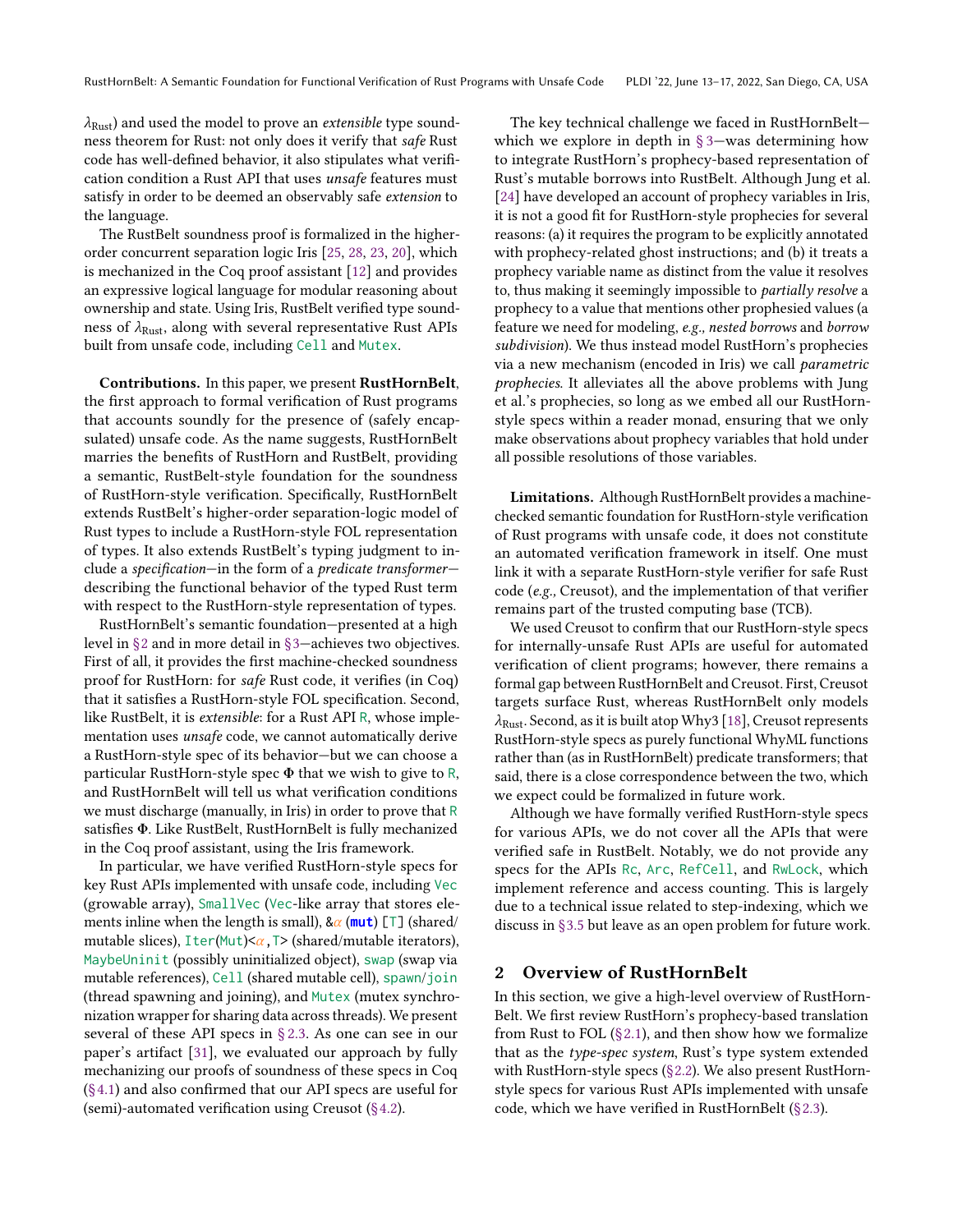## <span id="page-3-0"></span>2.1 Key Idea of RustHorn: Mutable Borrows Expressed in FOL via Prophecies

Consider the following program:[2](#page-0-0)

```
fn max_mut<\alpha>(ma: \&\alpha mut int, mb: \&\alpha mut int)
  \rightarrow 8\alpha mut int { if *ma >= *mb { ma } else { mb } }
fn test(mut a: Box<int>, mut b: Box<int>) {
  let mc = max_mut(&mut a, &mut b);
  *mc += 7; /* end */ assert!(abs(*a - *b) >= 7); }
```
What's going on in test? First, a and b, boxed (fully owned) pointers to integers, are taken as input. Then their integer objects are mutably borrowed (&**mut** a and &**mut** b) under the same *lifetime* (*i.e.*, time limit of ownership rental)  $\alpha$ . This creates *mutable references* of type  $\&\alpha$  **mut** int, pointers that borrow ownership from a or b. They are passed to max\_mut, which returns the one with the larger target value mc and drops the other. Then the target of mc is increased by 7. The mutable borrows temporarily deprive a and b of access to their integer object. When the lifetime  $\alpha$  ends, mc's ownership gets expired, and a and b regain access. Finally, the values of a and b are asserted to be different by 7 or more.

Suppose we want to verify that the assertion at the end always succeeds. To do so, we must analyze the effect of the update  $\star$ mc += 7, where mc's address is determined dynamically. Intuitively, this is tricky because whichever of the mutable borrows of a and b stores the smaller value will be dropped (and no longer modified) before its lifetime is over, but this does not involve any explicit communication between the borrower and the original owner. So how can we reason about this communication formally?

RustHorn solved this problem using prophecies. When we start a new mutable borrow &**mut** a, we prophesy the final state of the borrow  $a'$ , peeking into the future. Importantly, we don't decide anything on the value a' when we create a borrow. Instead, we represent a mutable reference ma as the pair  $(a, a')$  of the current state  $a$  and the final state  $a'$ . When a mutable reference  $(a, a')$  is dropped (i.e., its ownership is given up), we *learn*  $a' = a$ , *i.e.*, that the final state  $a'$  is now set to the state at that point  $a$  (which is called *prophecy* resolution). That information can be in effect "communicated" to the original owner, telling what is the state of the returned object just after the end of the lifetime. This is the key idea of RustHorn, which enables one to give FOL descriptions to Rust programs in an elegant way.

For example, max\_mut's postcondition (input-output rela-tion) MaxMut(ma, mb, res) can be written in FOL as follows:<sup>[3](#page-0-0)</sup>

if 
$$
ma.1 \ge mb.1
$$
 then  $mb.2 = mb.1 \land res = ma$   
else  $ma.2 = ma.1 \land res = mb$ 

PLDI '22, June 13-17, 2022, San Diego, CA, USA Yusuke Matsushita, Xavier Denis, Jacques-Henri Jourdan, and Derek Dreyer

Note that the final state of the dropped reference (e.g., mb for the first branch) is determined (*e.g.*,  $mb.2 = mb.1$ ).

Now the verification condition for test's assertion can be written as the following FOL formula:

$$
\forall a, b. \forall a', b'. \forall mc. \ MaxMut((a, a'), (b, b'), mc) \rightarrow mc.2 = mc.1 + 7 \rightarrow |a' - b'| \ge 7
$$

For the mutable borrow &**mut** a, we prophesy the final state  $a'$ , and represent the mutable references as a pair  $(a, a')$ , and similarly for &**mut** b. Since mc is dropped just after \*mc += 7, we set  $mc.2 = mc.1 + 7$ . Finally, the assertion after the lifetime's end can be described using the prophesied final states a', b' (namely,  $|a'-b'| \ge 7$ ). Indeed, the logic formula above is true. You can check that  $a'$  and  $b'$  are always set to the actual final state of the borrows.

Though the above example involves borrows of mere integers, RustHorn's prophecy-based representation of mutable borrows can be naturally extended to various use cases of mutable borrows in Rust, such as nested borrows (e.g., &**mut**  $k$ mut int) and borrow subdivision (e.g., getting  $k\alpha$  mut int out of  $\&\alpha$  **mut** List <int>, as well.

## <span id="page-3-1"></span>2.2 Type-Spec System: Our Formalization of RustHorn-Style Verification

RustHornBelt provides a solid, mechanized foundation for the soundness of RustHorn-style verification. Toward that end, it formalizes RustHorn-style verification by means of a type-spec system, which extends Rust's type system (or rather, the type system of  $\lambda_{\text{Rust}}$  developed in RustBelt) with generation of RustHorn-style FOL specifications. As we describe later in [§ 3,](#page-6-0) RustHornBelt gives a semantic proof of soundness for this type-spec system.

Overview of the "type-spec system". The basic judg-ment of our type-spec system<sup>[4](#page-0-0)</sup> is the type-spec judgment, which extends RustBelt's typing judgment with a specification  $\Phi$  of the instruction  $\Gamma$ 's behavior:

$$
L | T \vdash I + r. L' | T' \rightsquigarrow \Phi
$$

Here, we have two *type contexts*  $T$  and  $T'$ , which respectively represent the state before and after executing  $I$ . The result of  $I$  is bound to the variable  $r$  (we omit this part when we ignore the result), which T' may refer to. A type context is a sequence of items of form either a:  $\top$  or a:  $\pi$ <sup>2</sup>  $\top$ . The former simply means we own an object a of the type T. The latter is more unique to Rust: it means that an object a of type T is *borrowed* under the lifetime  $\alpha$ , and thus access to that object via a is temporarily frozen until  $\alpha$  is over.

We also have the input and output (local) lifetime contexts L and L', which are a set of local lifetimes  $(\alpha, \beta, \cdot\cdot\cdot)$  that are alive before and after the execution of  $I$ , respectively. (When a lifetime context is empty, we omit it.)

 $^{\rm 2}$  For simplicity, we consider an idealized  $unbounded$  integer type <code>int.By</code> managing extra preconditions for avoiding overflows, we can easily handle realistic bounded integer types like **i32** (32-bit).

<sup>&</sup>lt;sup>3</sup> The logic is multi-sorted. We often let a variable's sort be implicit.

<sup>4</sup> The type-spec system we present in the paper is a simplified version of the actual one used for Coq mechanization.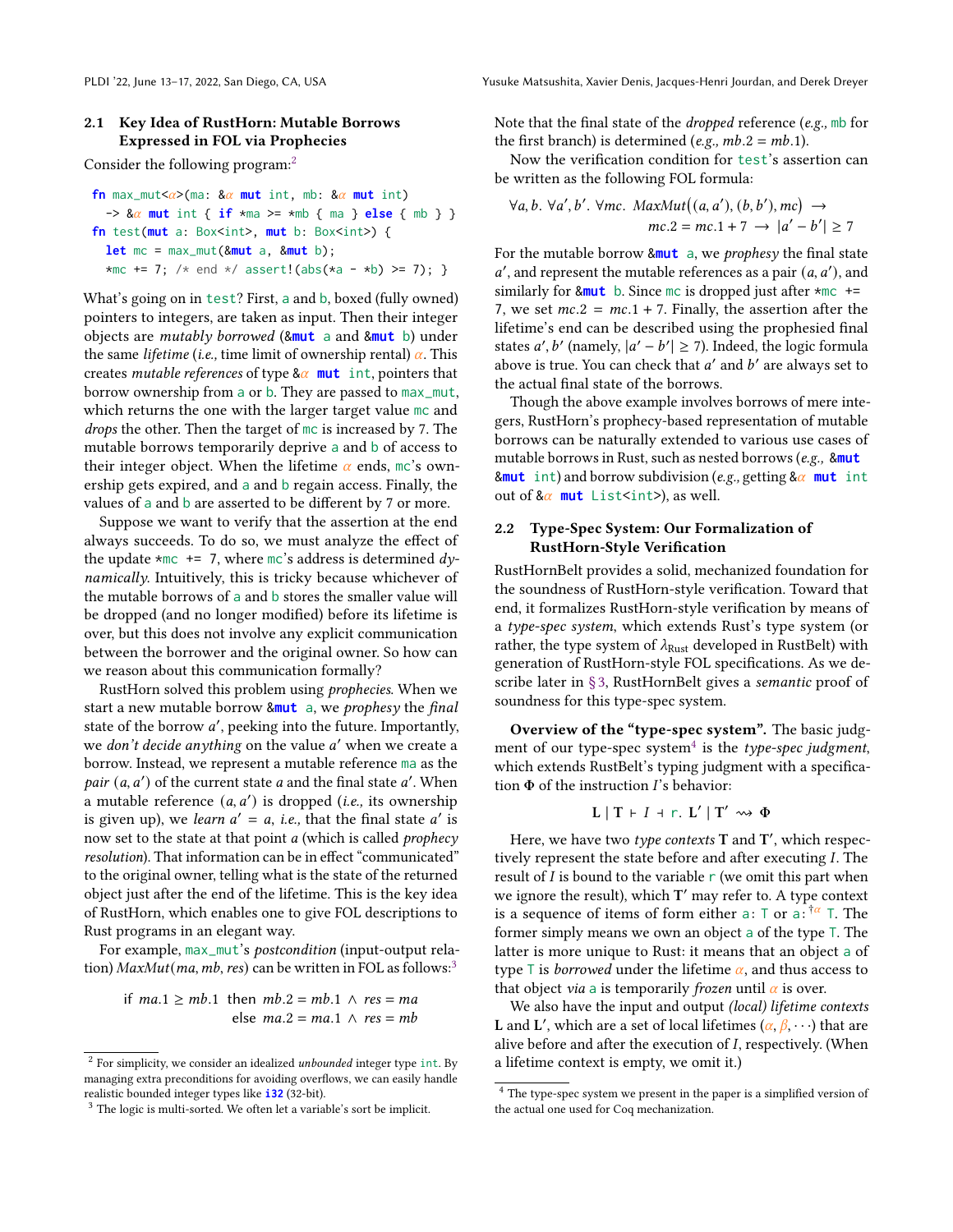After  $\rightsquigarrow$  comes what is new, the *specification*. Formally, it is a (backward) predicate transformer  $\Phi$ , of the sort  $(\lfloor T'\rfloor \rightarrow$ Prop)  $\rightarrow$   $|T| \rightarrow$  Prop, which calculates a precondition (of sort  $[T] \rightarrow$  Prop) for safe execution of *I*, given a postcondition (of sort  $[T'] \rightarrow$  Prop) that must hold after *I* is executed.

The sort of a type context  $|T|$ , in turn, is defined as the product (heterogeneous list sort) of the sorts  $|T|$  of the items  $\mathbf{a}: \mathbf{a}^2 \in \mathbf{T}$  in  $\mathbf{T}$ , where the sort  $\lfloor \mathbf{T} \rfloor$  of a type  $\mathbf{T}$  is defined as follows:

$$
\begin{array}{rcl}\n\lfloor \text{int} \rfloor \triangleq \mathbb{Z} & \lfloor \text{Box} < \text{T} \rfloor \triangleq \lfloor \text{T} \rfloor \\
\lfloor 8\alpha \text{ T} \rfloor \triangleq \lfloor \text{T} \rfloor & \lfloor 8\alpha \text{ mut } \text{T} \rfloor \triangleq \lfloor \text{T} \rfloor \times \lfloor \text{T} \rfloor\n\end{array}
$$

Here,  $|T|$  describes the RustHorn-style representation of the Rust type  $\top$ . For  $|\text{int}|$  it is just an integer  $\mathbb{Z}$ , and for  $|\text{Box}\le|$  and  $|\&\alpha|$  T it refers to the representation of the pointer's target. The case of a *mutable reference*  $|\&\alpha \text{ mut } T|$ is the interesting "prophetic" one: its representation is a pair of the current value stored there and the final value stored there when the lifetime of the borrow ends.

Note that, although the above definition of  $|T|$  represents a frozen object in T with the same sort as an active object, the meaning is quite different. For an active object a: T, its representation  $[T]$  is simply a's current value. For a *frozen* object a:  $\frac{1}{4}$  T, its representation [T] is the *prophesied* value that a *will* have at the lifetime  $\alpha$ 's end.

For a simple example, we can give the following type-spec judgment to integer addition:<sup>[5](#page-0-0)</sup>

a: int, b: int 
$$
\vdash
$$
 a + b + c. c: int  $\leadsto \lambda \Psi$ , [a, b].  $\Psi[a + b]$ 

It takes two integers and returns an integer. The predicate transformer passes the output  $a + b$  to the postcondition  $\Psi$ ; intuitively, it is like a CPS program with the continuation  $\Psi$ .

Semantically, a type-spec judgment with spec  $\Phi$  is modeled as a Hoare triple over  $I$ , which is universally quantified over its postcondition  $\Psi$  and uses  $\Phi \Psi$  (roughly) as its precondition. For formal details, see [§3.1'](#page-7-0)s [\(tysp-sem-0\)](#page-7-1) or [§3.3'](#page-9-0)s [\(tysp-sem-1\).](#page-9-1)

Operations for mutable borrows. Let's type and specify basic operations for the mutable borrowing machinery.

Creation of a mutable borrow is described as follows:

<span id="page-4-5"></span>**MUTBOR** a: Box<T> ⊢ &**mut** a ⊣ b.  $a: \dfrac{\dagger a}{\dfrac{\dagger a}{\dfrac{\dagger a}{\dfrac{\dagger a}{\dfrac{\dagger a}{\dfrac{\dagger a}{\dfrac{\dagger a}{\dfrac{\dagger a}{\dfrac{\dagger a}{\dfrac{\dagger a}{\dfrac{\dagger a}{\dfrac{\dagger a}{\dfrac{\dagger a}{\dfrac{\dagger a}{\dfrac{\dagger a}{\dfrac{\dagger a}{\dfrac{\dagger a}{\dfrac{\dagger a}{\dfrac{\dagger a}{\dfrac{\dagger a}{\dfrac{\dfrac{\dagger a}{\dfrac{\dagger a}{\dfrac{\dfrac{\dagger a}{\dfrac{\dfrac{\dagger a}{\dfrac{\dfrac{\dagger a}{\dfrac{\dfrac$ 

The *final state of the borrow* is *prophesied* as a value a', about which we know nothing now (hence the universal quantifier). The spec says that (1) the first argument to the postcondition  $\Psi$ , corresponding to the *frozen lender* a:  $\pi^*$  Box<T> in the output typing context, is the final prophesied value  $a'$  that a will have when the borrow ends; and (2) the second argument to  $\Psi$ , corresponding to the *borrower* b:  $\&\alpha$  mut T, is the pair of the current state  $a$  of the borrowed object a and the -<br>prophesied final state *a'* .

```
<sup>5</sup> In a binder like "\lambda \Psi, [a, b]." in the spec, the bracket pattern [a, b] simply
destructs the (heterogeneous) list of input values.
```
Writing to a mutable reference is type-spec'ed as follows: mutref-write

<span id="page-4-1"></span> $\alpha$  | b: &  $\alpha$  mut T, c: T ⊢ \*b = c +  $\alpha$  | b:  $& \alpha$  mut  $\top \rightsquigarrow \lambda \Psi$ ,  $[b, c]$ .  $\Psi[(c, b.2)]$ 

The mutable reference's current state is updated to  $c$ , but its final state b.2 is preserved. The lifetime  $\alpha$  should be active.

Dropping a mutable reference is type-spec'ed as follows (we leave the instruction empty since it is a ghost instruction that does not appear in the Rust source program): mutref-bye

```
\alpha | b: & \alpha mut T ⊢ + \alpha | \rightsquigarrow \lambda \Psi, [b]. b.2 = b.1 \rightarrow \Psi[]
```
Here, since we are dropping b, we know that it will not be updated any further until the lifetime  $\alpha$  ends, so we learn that the final state  $b.2$  is equal to the current state  $b.1$ .<sup>[6](#page-0-0)</sup>

Expiration of a local lifetime  $\alpha$ , with objects borrowed under  $\alpha$  getting unfrozen, is type-spec'ed as follows:

<span id="page-4-0"></span>
$$
\frac{\text{ENDLFT}}{\alpha \mid \overline{a} : \overline{1}^{\alpha} \top \vdash \overline{a} : \overline{1} \leadsto \lambda \Psi, \overline{a} . \Psi \overline{a}}
$$

This removes  $\alpha$  from the lifetime context and changes each  $a: \dagger^{\alpha}$  T into a: T, simply retaining their values.

Composing specs. As seen above, our type-spec system associates each fragment of safe Rust code with a spec in the form of a predicate transformer. We can then compose such specs to verify the functional behavior of a program.

For example, suppose we want to verify that the assertion of [§2.1'](#page-3-0)s test always succeeds. For that, we find the overall precondition  $\bullet$  of test and prove that  $\bullet$ [a, b] holds for any inputs  $a, b$ . We can calculate  $\triangle$  backward, iteratively applying predicate transformers to the final postcondition, just like Dijkstra [\[16\]](#page-14-21)'s weakest precondition calculus. For test, we start with the assertion assert! (abs( $\star$ a -  $\star$ b) >= 7)'s condition:  $\triangle \triangle [a, b]$ .  $|a - b| \ge 7$ .

First, just before the end of the lifetime, the condition stays the same (ENDLFT). When we go back to just before the update \*mc  $+= 7$  (MUTREF-WRITE), which is followed by dropping mc ([mutref-bye](#page-4-2)), we get the following new condition:

<span id="page-4-3"></span>
$$
\lambda[a, b, mc], mc.2 = mc.1 + 7 \rightarrow |a - b| \ge 7 \quad (\diamond)
$$

Compared to  $\oplus$ , this is weakened by  $mc.2 = mc.1 + 7$ .

Let's go back more. First, the spec of max\_mut can be described as follows in predicate-transformer style:

$$
\lambda \Psi, [ma, mb]. \text{ if } ma.1 \ge mb.1 \text{ then } mb.2 = mb.1 \rightarrow \Psi[ma]
$$
  
else  $ma.2 = ma.1 \rightarrow \Psi[mb]$ 

Let's name this spec *MaxMut*<sub>∗</sub>. Now we can deduce that the condition just before the call of max\_mut is as follows (binding the result of  $\text{8mu}$  a to ma and  $\text{8mu}$  b to mb):

<span id="page-4-4"></span>
$$
\lambda[a, b, ma, mb]. \quad \text{MaxMut}_*
$$
\n
$$
(\lambda mc. mc. 2 = mc. 1 + 7 \rightarrow |a - b| \ge 7) \, [ma, mb] \quad (\heartsuit)
$$

<sup>&</sup>lt;sup>6</sup> If you wonder why implication  $\rightarrow$  appears here, recall that the predicate transformer outputs the *precondition*. Given a precondition  $b.2 = b.1 \rightarrow$  $\Psi$ [], after we *learn* the equality  $b.2 = b.1$  by prophecy resolution, we can combine the two to get the desired *postcondition*  $\Psi$ [].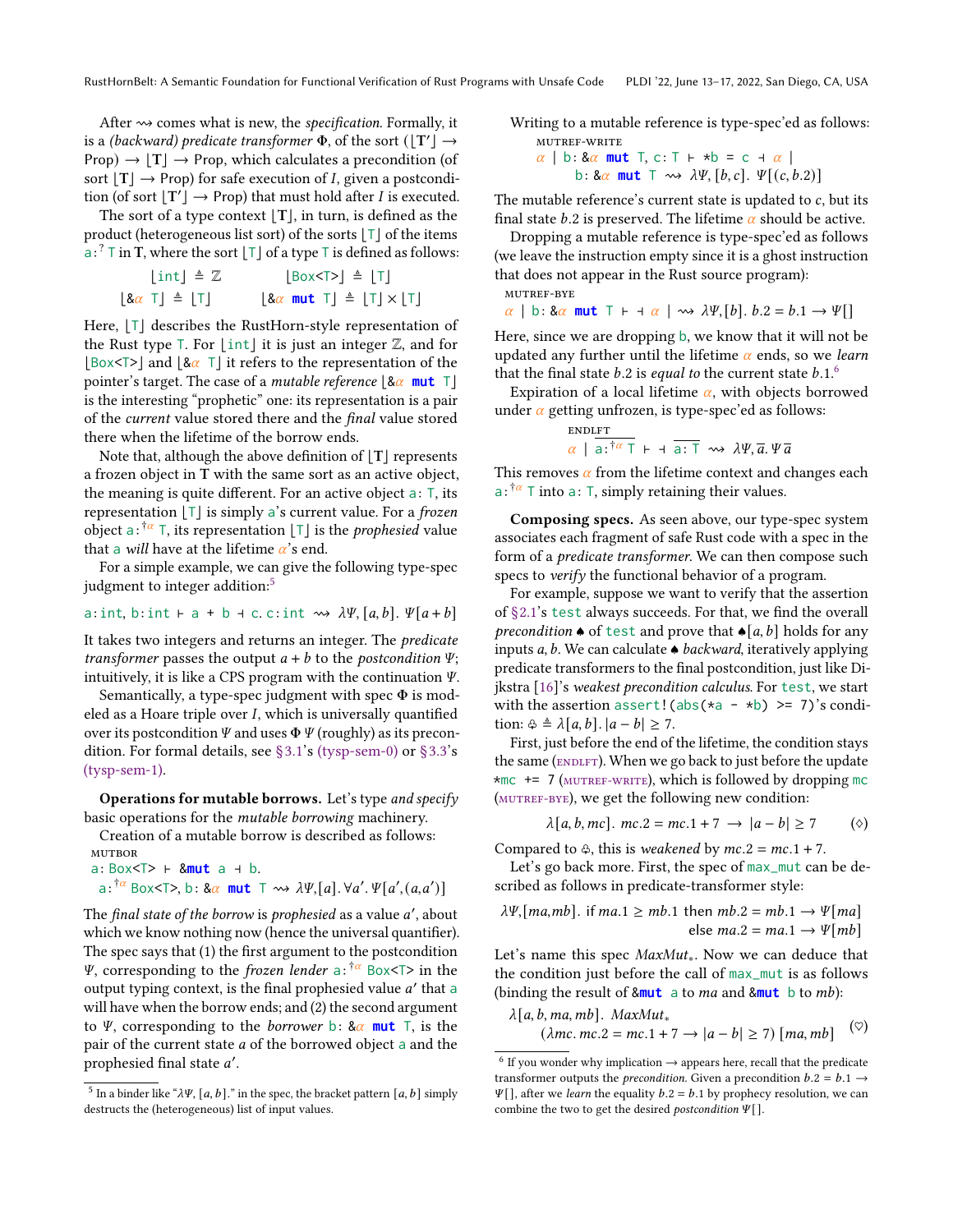PLDI '22, June 13-17, 2022, San Diego, CA, USA Yusuke Matsushita, Xavier Denis, Jacques-Henri Jourdan, and Derek Dreyer

This is obtained simply by passing the condition  $(\Diamond)$  to the predicate transformer MaxMut∗.

Finally, we can derive the overall precondition of test:

$$
\lambda[a, b]. \ \forall a', b'. \ MaxMut_* (\lambda mc.mc.2 = mc.1 + 7 \rightarrow |a' - b'| \ge 7) \left[ (a, a'), (b, b') \right] \tag{\bullet}
$$

This is calculated from the previous condition  $(\heartsuit)$  as follows (by MUTBOR):  $\bullet [a, b] \triangleq \forall a', b', \heartsuit[a', b', (a, a'), (b, b')].$ 

This precondition simplifies to the following:

if *a* ≥ *b* then 
$$
|(a+7) - b| \ge 7
$$
 else  $|a - (b + 7)| \ge 7$ 

Logic solvers can fairly easily prove that this condition holds for all *a* and *b* by case analysis on  $a \geq b$ , thereby establishing that the assertion of [§2.1'](#page-3-0)s test always succeeds.

## <span id="page-5-0"></span>2.3 Rust APIs with Unsafe Code

So far we discussed Rust's safe features. Now we present RustHorn-style specs for various Rust APIs with unsafe implementations, which we have verified in RustHornBelt.

**Vec** API. One common use of unsafe code in Rust APIs is to provide a more efficient implementation than Rust's safe typing rules allow. A canonical example of this is the ubiquitous vector (or growable array) type Vec<T>. The Vec API manages a dynamically allocated memory block to store and provide access to an unbounded number of objects of the type T, which it achieves through effective use of raw pointers. Raw pointers are Rust pointers whose aliasing is untracked by the type system and which are therefore potentially unsafe to use. The Vec API supports a variety of operations; for RustHorn-style verification, we are particularly interested in those that perform destructive state mutation.

First, let's consider the following operations:

```
fn push<T>(v: &mut Vec<T>, a: T)
fn pop<T>(v: &mut Vec<T>) -> Option<T>
```
They both destructively update a vector through a mutable reference v: &**mut** Vec<T> to it. The operation push adds an element a: T to the end of the vector (and returns nothing), and pop removes the last element a from the vector, returning Some(a) (and None if the vector is empty).

Before we can describe the behavior of these operations, we must first choose a representation for the type Vec<T>. Naturally, we represent a vector as a list of its contents:  $|Vec\leftarrow \pm List|\top|$ . Correspondingly, the push and pop operations get the following specs:

$$
v.2 = v.1 + [a] \rightarrow \Psi[]
$$
  
if  $v.1 = []$  then  $v.2 = [] \rightarrow \Psi[\text{None}]$   
else  $v.2 = \text{init } v.1 \rightarrow \Psi[\text{Some}(\text{last } v.1)]$ 

where init  $w$  is the list  $w$  without its last item, and last  $w$  is the last item of  $w$ . In the case of both functions,  $v$ .1 represents the initial state of the mutable reference  $v$ ; and since  $v$  is dropped before the function returns, we also learn that the prophesied "final" value of  $\vee$  (*i.e.*,  $v.2$ ) is precisely the state of v at the end of the function. Thus, so far,  $v.1$  and  $v.2$  act pretty much like just an input and output.

Things get more interesting when an operation not only inputs but also outputs a mutable reference. Let's consider the following operation for random access:

$$
\begin{array}{ll}\n\text{fn index\_mut} < < < \text{?} \times \text{?} \times \text{?} \times \text{?} \times \text{?} \times \text{?} \times \text{?} \times \text{?} \times \text{?} \times \text{?} \times \text{?} \times \text{?} \times \text{?} \times \text{?} \times \text{?} \times \text{?} \times \text{?} \times \text{?} \times \text{?} \times \text{?} \times \text{?} \times \text{?} \times \text{?} \times \text{?} \times \text{?} \times \text{?} \times \text{?} \times \text{?} \times \text{?} \times \text{?} \times \text{?} \times \text{?} \times \text{?} \times \text{?} \times \text{?} \times \text{?} \times \text{?} \times \text{?} \times \text{?} \times \text{?} \times \text{?} \times \text{?} \times \text{?} \times \text{?} \times \text{?} \times \text{?} \times \text{?} \times \text{?} \times \text{?} \times \text{?} \times \text{?} \times \text{?} \times \text{?} \times \text{?} \times \text{?} \times \text{?} \times \text{?} \times \text{?} \times \text{?} \times \text{?} \times \text{?} \times \text{?} \times \text{?} \times \text{?} \times \text{?} \times \text{?} \times \text{?} \times \text{?} \times \text{?} \times \text{?} \times \text{?} \times \text{?} \times \text{?} \times \text{?} \times \text{?} \times \text{?} \times \text{?} \times \text{?} \times \text{?} \times \text{?} \times \text{?} \times \text{?} \times \text{?} \times \text{?} \times \text{?} \times \text{?} \times \text{?} \times \text{?} \times \text{?} \times \text{?} \times \text{?} \times \text{?} \times \text{?} \times \text{?} \times \text{?} \times \text{?} \times \text{?} \times \text{?} \times \text{?} \times \text{?} \times \text{?} \times \text{?} \times \text{?} \times \text{?} \times \text{?} \times
$$

Physically, it is just address calculation: get the head address of the buffer of a vector and add the offset of  $i$  blocks. In Rust, however, such addresses are linked with ownership. In index\_mut, the mutable borrow over a vector is subdivided into a smaller borrow over a specific element of the vector, inheriting the lifetime  $\alpha$ .

We give to index\_mut the following RustHorn-style spec:

$$
0 \le i < |v.1| \land \forall a'. v.2 = v.1\{i := a'\} \to \Psi[(v.1[i], a')]
$$

The precondition  $0 \le i \le |v,1|$  is for the bounds check. In addition, we prophesy the final state a' of the new, subdivided borrow for the output. Now the old borrow's prophesied final state  $v.2$  is partially determined with respect to  $a'$  (an example of *partial prophecy resolution*). It is set to  $v \cdot 1\{i \coloneqq a'\}$ , which can be read as  $v.1$  with the *i*-th element's determination left to the prophesied value a'.

**IterMut** API. Rust's IterMut API for mutable iterators though implemented with unsafe code—exemplifies how Rust's type system actually provides stronger guarantees than those of "safe" languages like Java, leveraging ownership to eliminate common pitfalls like iterator invalidation.

With iter\_mut, you can create a mutable iterator out of a mutable reference to a vector:

```
fn iter_mut<\alpha, T>(v: & \alpha mut Vec<T>) -> IterMut<\alpha, T>
```
As the lifetime parameter  $\alpha$  of IterMut indicates, a mutable iterator is an advanced form of mutable borrow, having temporary ownership of some memory sequence. Rust's type system ensures that, while the iterator IterMut $\langle \alpha, T \rangle$  is active, the ownership of the iterated vector is frozen, preventing the vector from being modified while it is being iterated over—a phenomenon known as iterator invalidation.

With next, you can perform one step of mutable iteration:

```
fn next<\alpha, T>(it: 8mut IterMut<\alpha, T>)
                                            \Rightarrow Option<&\alpha mut T>
```
This yields a mutable reference to the head element a:  $\&\alpha$ **mut** T, moving the focus to the next element and returning Some(a) (or None if the iterator has reached the end).

With iterated application of next, it is possible to convert the mutable iterator into a bunch of mutable references to the individual elements of the vector, which can all be used  $simultaneously—i.e.,$  one need not give up the mutable reference to one element to obtain a mutable reference to the next. Hence, in RustHornBelt, we naturally represent a mutable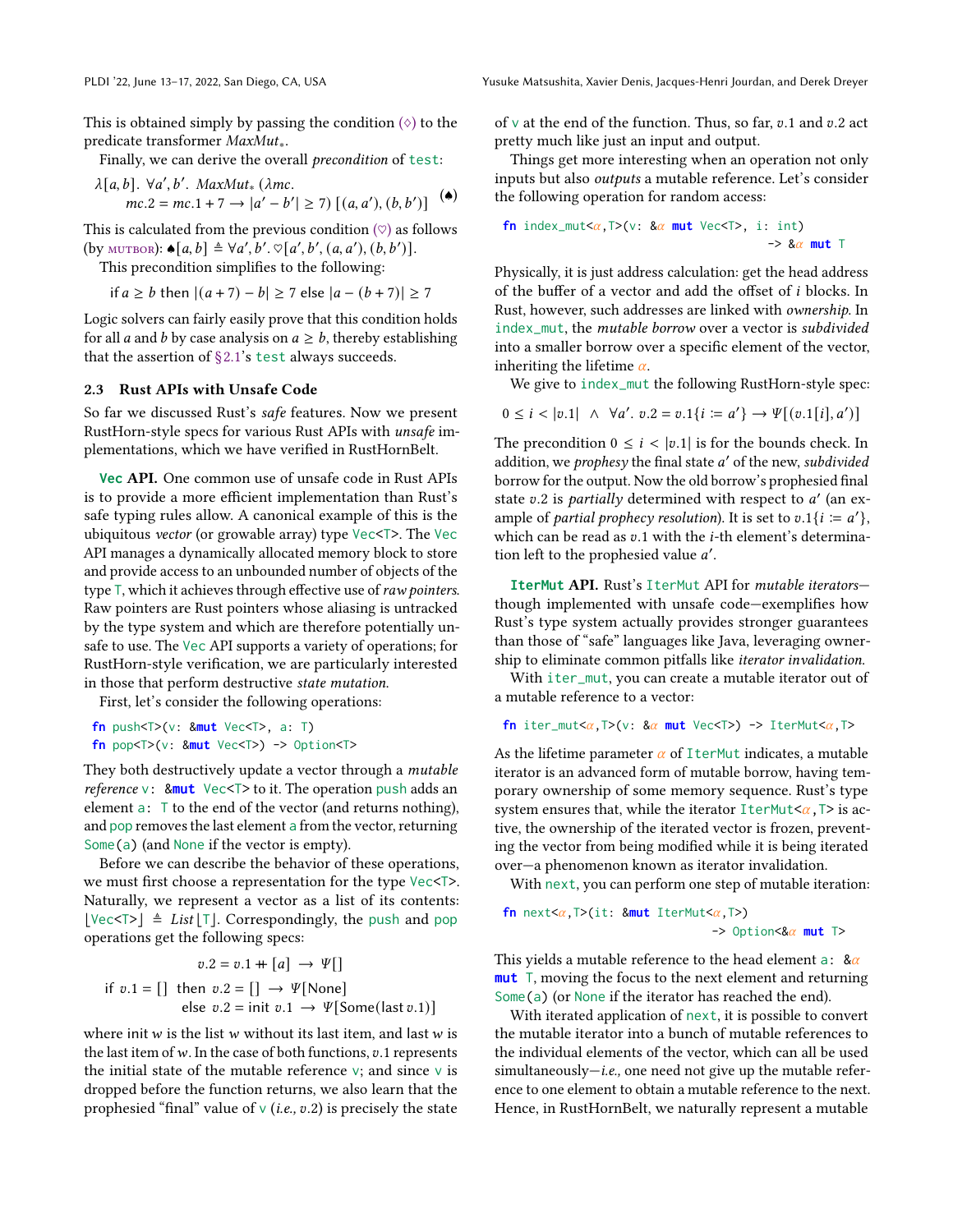iterator as a list of mutable references to each element of the iterated container, setting  $[\text{IterMutz}_{\alpha},T>]\triangleq List([\top] \times [T]).$ This leads to the following straightforward spec for next:

if 
$$
it.1 = []
$$
 then  $it.2 = [] \rightarrow \Psi[\text{None}]$   
else  $it.2 = \text{tail } it.1 \rightarrow \Psi[\text{Some}(\text{head }it.1)]$ 

We can also give the following spec to iter\_mut, which might look tricky at first:

$$
|v.2| = |v.1| \rightarrow \Psi[\text{zip } v.1 \ v.2]
$$

Essentially, what we are doing is an elementwise split of the mutable borrow over the vector (one example of borrow subdivision, like Vec's index\_mut). The borrow's final state  $v.2$  is split elementwise into a list of prophesied values  $v.2[0]$ ,  $v.2[1], \dots, v.2[|v.1| - 1]$ , and the length  $(|v.2| = |v.1|)$  is guaranteed to stay constant. The output iterator works as if it were a list of mutable references to each element of the vector. The function zip works like zip  $[a, b, c]$   $[a', b', c'] =$  $[(a, a'), (b, b'), (c, c')].$ 

Combining iter\_mut and next, we can write and functionally verify various programs that iteratively mutate vectors. For example, let's consider the following function:

```
fn inc_vec(v: &mut Vec<int>)
  { for a in v.iter_mut() { *a += 7; } }
```
This uses a mutable iterator,  $v$ . iter\_mut(), to increment each element of the vector \*v by 7. The **for** statement is syntactic sugar for repeatedly calling the next method and unwrapping the result to get a: &**mut** int until None is returned. Using the specs of iter\_mut and next, we can derive the following spec on inc\_vec:  $v.2 = \text{map}(+7) v.1 \rightarrow \Psi$ [].

SmallVec API. The small-vector type SmallVec<T,  $n>7$  $n>7$ acts like a vector Vec<T> but uses a trickier memory layout for performance. When the number of the elements is no more than  $n$ , it stores all the elements inline, behaving like an array  $[T; k]$  (array mode). When the number of the elements gets larger, it spills out all the elements into the heap, just like a vector Vec<T> (vector mode).

The SmallVec API supports all the key methods of the Vec API—including push, pop, index\_mut and iter\_mut. Interestingly, the functional specs for these SmallVec methods are exactly the same as the specs for their Vec counterparts. A small-vector is represented as a list of values ( $[\text{SmallVec} \leq T, n \geq ] \triangleq List[\top]$ ), regardless of the internal memory layout (array mode or vector mode). As we can see here, RustHorn-style verification can abstract away representation details and focus on observable functional properties.

**Cell** API. Though useful for avoiding memory safety bugs and data races, Rust's prohibition of aliased mutable state is too restrictive in many situations, such as implementing cyclic data structures. To meet such needs, Rust also provides a number of APIs with interior mutability, meaning

that they allow mutation even through a shared reference, albeit in carefully controlled ways.

Arguably the simplest such API is Cell, whose safety is guaranteed by various restrictions (e.g., it can only be used within a single thread). It provides the following operations:

```
fn new<T>(a: T) -> Cell<T>
fn get<T: Copy>(c: & Cell < T) \rightarrow Tfn set<T>(c: &Cell<T>, a: T)
```
You can convert a  $\top$  to a cell Cell< $\top$ >by calling new. Then, using a shared reference to a cell &Cell<T> with copyable content, you can both read from the cell by get and write a new value to the cell by set.

Such interior mutability is useful for writing code but makes functional verification (especially in the RustHorn style) more challenging. RustHornBelt proposes one simple approach to solve this problem: invariants.

Concretely, we represent Cell<T> as an invariant predicate, with  $\lfloor$  Cell<T> $\rfloor$   $\triangleq$   $\lfloor$ T $\rfloor$   $\rightarrow$  Prop. For get, we know that the read value  $a$  satisfies the invariant, which amounts to the following spec:  $\forall a$ .  $c(a) \rightarrow \Psi[a]$ , where c is the invariant representing the cell, of sort  $[T] \rightarrow$  Prop. For set, we promise that writing to the cell will preserve the invariant, hence the following spec:  $c(a) \wedge \Psi$ []. For new, we can choose the cell's invariant  $\Phi$ , which should be satisfied by the initial value of the cell. Thus, we give new the following spec, for any  $\Phi$ :  $\Phi(a) \wedge \Psi[\Phi]$ .

Using these specs, we can do some functional verification. For example, let's consider the following function:

fn inc\_cell(c: &Cell<int>, i: int) { c.set(c.get() + i); }

We should ensure that the update by set does not invalidate the cell's invariant. That is satisfied by giving the following spec to inc\_cell:  $(\forall n. c(n) \rightarrow c(n+i)) \wedge \Psi$ []. What comes before  $\wedge$  is the main precondition, which is satisfied if, for example,  $c = \lambda n$ . (*n* is odd) and  $i = 4$ .

RustHornBelt allows the invariant  $\Phi$  for a cell to depend on runtime values. For example, we can call inc\_cell with the invariant  $\lambda n$ . *n* mod  $k = 1$ , where *k* represents another program variable k: int. For technical reasons, we restrict this dependency to non-prophesied values: we cannot choose an invariant that depends on the prophecy of a mutable borrow. This is not a strong limitation: as we explain in  $\S 4$ , one practical use case of Cell is memoization, which does not require to lift this restriction.

Finally, we have also proven sound similar invariant-based specs for the Mutex API, a thread-safe variant of Cell which uses a lock to control mutable access to the shared cell.

# <span id="page-6-0"></span>3 Proving Semantic Soundness of the Type-Spec System

We now proceed to explain how we prove semantic soundness of our type-spec system. After outlining our semantic

<sup>&</sup>lt;sup>7</sup> The actual notation used by the Rust library is  $SmallVec<[T;n]>$ .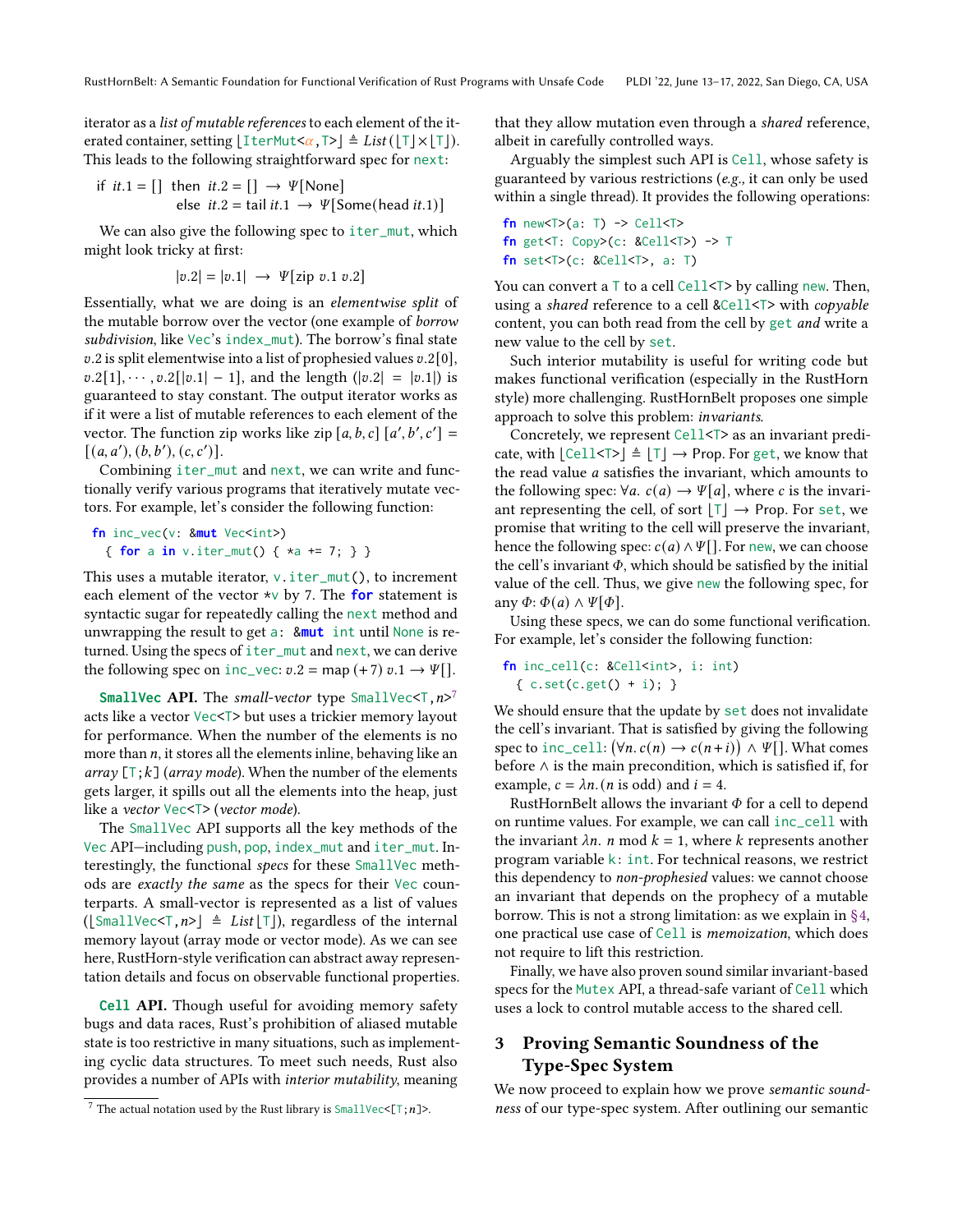approach [\(§3.1\)](#page-7-0), we present our a new prophecy framework parametric prophecies  $(\S 3.2)$  and show how we use it to solve to the key challenge, modeling mutable borrows in the RustHorn style [\(§3.3\)](#page-9-0). We then sketch the soundness proofs of several type-spec rules [\(§3.4\)](#page-10-1), before concluding by briefly discussing a technical issue concerning step-indexing [\(§3.5\)](#page-10-0).

#### <span id="page-7-0"></span>3.1 Basics of Our Semantic Approach

RustBelt's approach. Inspired by earlier work on Foundational Proof-Carrying Code [\[4,](#page-14-22) [5,](#page-14-23) [2,](#page-14-24) [3\]](#page-14-25), RustBelt proved soundness of Rust (or, to be precise, a simplified variant of Rust called  $\lambda_{\text{Rust}}$ ) by building a semantic model of its type system. In particular, this semantic model modeled Rust types as predicates in Iris, an expressive separation logic. We begin by reviewing the big picture of how this works.

First, each Rust type  $\top$  is associated with an ownership *predicate*  $\llbracket \top \rrbracket(t, \overline{v})$ , a separation-logic predicate in Iris that semantically models what it means to own an object of the type ⊺.<sup>[8](#page-0-0)</sup> The predicate takes low-level data  $\overline{v} \in \overline{List\,LowVal}$ (a sequence of values like location/address  $\ell$ , integer  $n$ , etc.) as well as a thread identifier  $t \in ThrId$  (for modeling concurrency). Then, using ownership predicates, RustBelt gives a semantic model to judgments of Rust's type system.

Finally, RustBelt semantically interprets Rust's syntactic typing rules and proves each of them as a separate lemma in Iris. This amounts to Rust's semantic type soundness (called the fundamental theorem of logical relations). The proof is extensible: when you add a new typing rule, all you need is to prove the new rule's semantic interpretation. Notably, this approach can flexibly support various safe Rust APIs implemented with unsafe code (like those discussed in [§2.3\)](#page-5-0), by formulating each safe API as a set of new typing rules.

The semantics is validated by the *adequacy theorem*, which says that a complete (i.e., closed) and semantically well-typed Rust program will never encounter undefined behavior (formalized as a "stuck state") under any execution trace.

RustHornBelt's first step. Our work, RustHornBelt, extends RustBelt's approach to tackle soundness of the typespec system, proving functional correctness beyond mere safety. Before diving into our full model, we first show a simplified model, which we evolve further in [§3.3](#page-9-0) and [§3.5.](#page-10-0)

First, the ownership predicate has the form  $\llbracket \top \rrbracket(a, t, \overline{v})$ , extending the original RustBelt ownership predicate with a representation value  $a \in |T|$ , which is used for RustHornstyle verification. In the (trivial) case of the integer type int, this representation value precisely matches the underlying physical value:<sup>[9](#page-0-0)</sup>

$$
[\![\text{int}](n,\_, [m]) \; \triangleq \; n = m
$$

More interesting is the case of boxed pointers (Box<T>):

$$
\begin{array}{ll}\n\left[\text{Box}\left\{\mathbf{I}\right\}\right](a, t, [\ell]) & \triangleq \exists \overline{\nu}. \\
\ell \mapsto \overline{\nu} * \text{Dealloc}(\ell, |\mathbf{T}|) * \mathbf{I} \end{array}
$$

A boxed pointer fully owns the memory block at  $\ell$  (along with the right to deallocate it;  $|T|$  is the size of the low-level data for  $\overline{\mathsf{T}}$ , equal to  $|\overline{\mathsf{v}}|$ ), and also owns the target object (via the target type T's ownership predicate). The target object ownership is protected by a *later modality* ⊳—discussed more in [§ 3.5—](#page-10-0)which acts as a kind of "guard" so that one can soundly define general recursive types such as:

```
enum List<T>{ Cons(T, Box<List<T>>), Nil }
```
The high-level point to take away concerning the above model of Box<T> is that it is the same as in RustBelt but for the threading through of the parameter  $a$ .

We are now ready to define a simplified version of the semantics of our type-spec judgment, as follows:

<span id="page-7-1"></span>
$$
\llbracket L \mid T \vdash I + r. L' \mid T' \leadsto \Phi \rrbracket \triangleq
$$
  
\n
$$
\forall \Psi, t. \{ \exists \overline{a}. \Phi \Psi \overline{a} * [\llbracket L \rrbracket * [\llbracket T \rrbracket (\overline{a}, t) \} \qquad \text{(tysp-sem-0)}
$$
  
\n
$$
I \{ r. \exists \overline{b}. \Psi \overline{b} * [\llbracket L' \rrbracket * [\llbracket T' \rrbracket (\overline{b}, t) \}
$$
  
\nIt is basically a Hoare triple over the instruction *I*. We quan-

tify over an *arbitrary postcondition*  $\Psi$ . The output objects' values  $\overline{b}$  should satisfy  $\Psi$ , and the input objects' values  $\overline{a}$ should satisfy  $\Phi \Psi$ , the precondition calculated by the predicate transformer  $\Phi$ . The semantics of a type context  $\llbracket T \rrbracket(\overline{a}, t)$ is simply the separating conjunction of each object's semantics  $[\![a : \n3 : \n3 : \n4] \cdot (a, t)$ . For an active object a: T, the semantics is  $[\![\n3 : \n4 : \n5 : \n5 : \n6 : \n6 : \n7 : \n7 : \n7 : \n8 : \n8 : \n9 : \n10 : \n11 : \n12 : \n13 : \n14 : \n15 : \n16 : \n17 : \n18 : \n19 : \n10 : \n11 : \n12 : \n13 : \n14 : \n15 : \n16 : \n17 : \n18$  $\llbracket \text{T} \rrbracket(a, t, a)$ . We give the semantics of frozen objects in [§3.3.](#page-9-0)

#### <span id="page-7-2"></span>3.2 Our Key Innovation: Parametric Prophecies

Background. One of the major challenges tackled by RustBelt was building a semantic model of Rust's mutable and shared borrows. Toward this end, RustBelt relied on a new "logical API" (which was derived within Iris) called the lifetime logic, which made it possible to define the model of Rust borrows at a much higher level of abstraction. Inheriting the infrastructure of RustBelt, we too rely on the lifetime logic in our model of borrows (as we will explain in [§3.3\)](#page-9-0).

But RustHornBelt faces an additional challenge in modeling mutable borrows in particular, namely figuring out how to account semantically for RustHorn-style *prophecies*. To understand the challenge, consider what happens when we try to prove soundness of rule MUTBOR for creation of a mutable borrow. We will see the proof in detail later in [§3.3,](#page-9-0) but roughly, following the structure of [\(tysp-sem-0\),](#page-7-1) the proof goal will look something like

$$
\{ (\forall a'. \Psi[a', (a, a')]) * [\exists 0 \times \exists \exists ] (a, t, a) \}
$$
  
8~~mut~~ a {b.  $\exists a'. \Psi[a', (a, a')] * [\exists a : \exists a' \text{Box} \forall \exists ] ((a', t) * [\exists a \text{ mut } \exists ] ((a, a'), t, b) \}$ 

where *a* and *a'* represent the *current* and (prophesied) final states of the borrow, respectively. The problem here is that, to

 $8$  Each Rust type  $\top$  is also given a *sharing predicate*, which amounts to the ownership predicate of & $\alpha$  T, but we omit the details here for space reasons. <sup>9</sup> It is defined to be False for cases where the low-level data is not of the form  $[m]$  (e.g.,  $[\ell, \ell']$ ). The same reading applies to other definitions.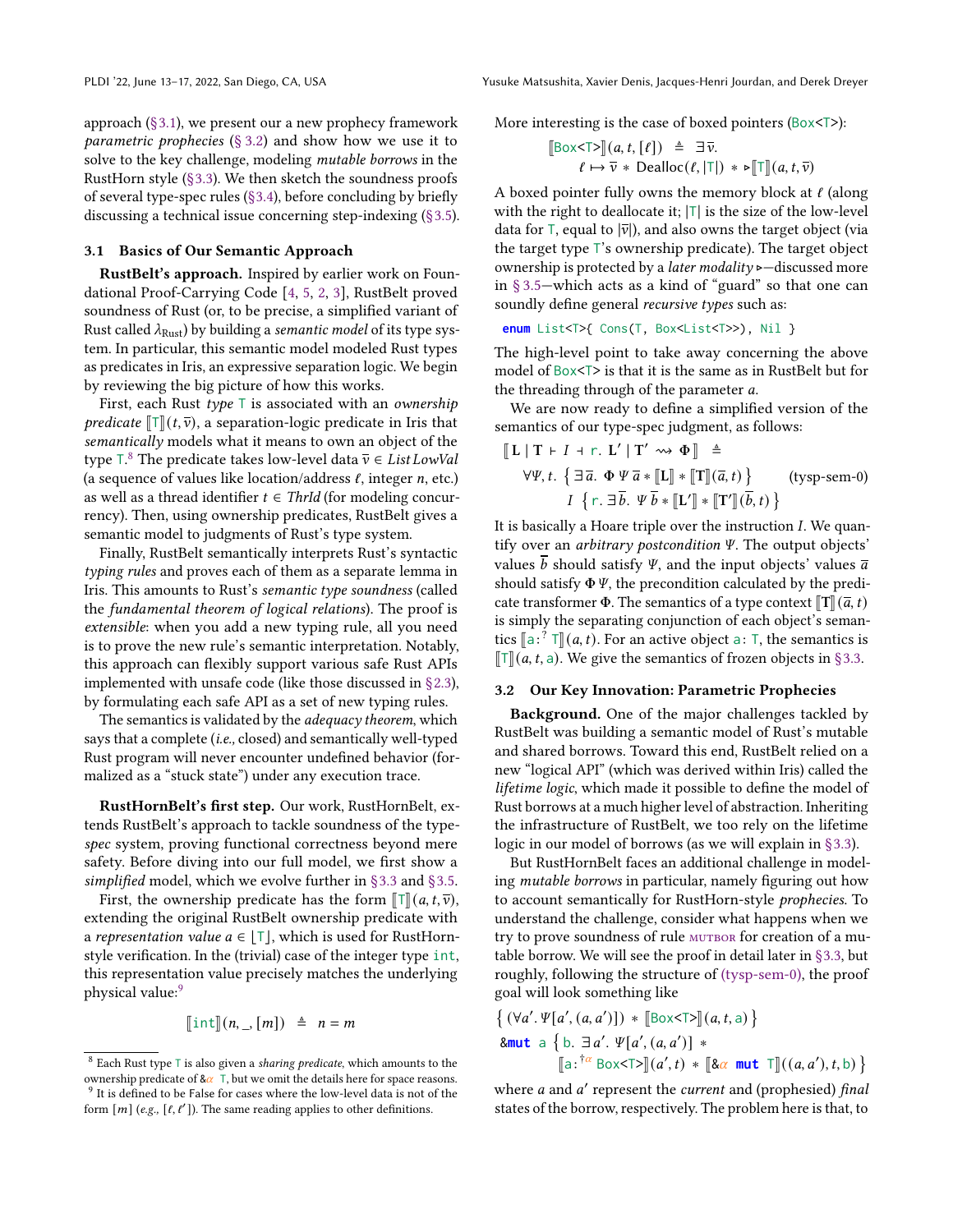establish the post, we need to pick some instantiation for the (existentially quantified) final state  $a'$ . How can we do this? We clearly cannot just pick some random value: that would mean committing up front to what the final state will be, which would prevent us from later resolving the prophecy to a potentially different value when the borrow is eventually dropped (rule MUTREF-BYE). Disaster!

Our solution. To solve this, we have developed a novel prophecy framework in Iris, called parametric prophecies. Its key idea is to consider all possible futures simultaneously. This is achieved through the *clairvoyant monad Clair A*  $\triangleq$  $ProphAsn \rightarrow A$ , a reader monad over a *prophecy* assignment  $\pi \in$  ProphAsn modeling one possible future (*i.e.*, mapping of prophecy variables to values). By embedding our reasoning about prophecies (especially the spec  $\Phi$ ) within this monad—i.e., parameterizing over every future  $\pi$ —we can refer to prophesied values while staying parametric w.r.t. what they actually are until we are ready to resolve them. In particular, returning to the proof of MUTBOR, parametric prophecies will enable us to instantiate  $a'$  with a freshly chosen prophecy variable in the domain of  $\pi$ , without having to commit to how it is resolved until the borrow is dropped.

**Basics.** Formally, let a *prophecy (variable)*  $x \in \text{ProbVar} A$ be simply a wrapper around a natural number  $n \in \mathbb{N}$ . As *ProphVar A* is infinite, we can at any point create a *prophecy* token  $[x]_1$  for a fresh prophecy x. This token signifies that x has not yet been resolved. Ownership of prophecy tokens can be fractionally split and merged:

| PROPH-INTRO                         | PROPH-FRAC                        |  |  |
|-------------------------------------|-----------------------------------|--|--|
| True $\Rightarrow \exists x. [x]_1$ | $[x]_{q+q'}$ + $[x]_q * [x]_{q'}$ |  |  |

A prophecy assignment  $\pi \in$  ProphAsn, modeling one possible future, is a map that assigns a value  $\pi x \in A$  to every prophecy  $x \in \text{ProphVar}\,A$  for any sort A. Now we have the clairvoyant monad Clair  $A \triangleq$  ProphAsn  $\rightarrow$  A, parameterization over every future  $\pi$ . A prophecy  $x \in \text{Prop}h\text{Var}\,A$  lifts to a clairvoyant value  $\uparrow x \triangleq \lambda \pi$ .  $\pi x \in \text{Clair } A$ ).

We mark clairvoyant values (i.e., values of sort Clair  $A$ ) with a hat  $\hat{ }$  (e.g.,  $\hat{a}$ ). Also, we use the following functorial notations with a star \*:  $\hat{\phi}$  \* $\wedge \hat{\psi} = \lambda \pi$ .  $\hat{\phi} \pi \wedge \hat{\psi} \pi$ ,  $\hat{a}$  \*=  $\hat{b}$   $\triangleq$  $\lambda \pi$ .  $\hat{a} \pi = \hat{b} \pi$ ,  $\hat{p}^{\star}1 \triangleq \lambda \pi$ .  $(\hat{p} \pi)$ . 1 (similarly for  $\hat{a}$ ,  $\hat{b}$ ),  $\hat{b}$   $\hat{b}$ )  $\hat{c}$  $\lambda \pi$ .  $(\hat{a} \pi, \hat{b} \pi)$ , and  $\star [\hat{a}_1, \ldots, \hat{a}_n] \triangleq \lambda \pi$ .  $[\hat{a}_1 \pi, \ldots, \hat{a}_n \pi]$ .

For prophetic reasoning, we introduce a prophecy obser*vation*  $\langle \hat{\phi} \rangle$  (where  $\hat{\phi} \in$  *Clair Prop*), which asserts that a pure proposition  $\ddot{\phi}$   $\pi$  holds for every valid future  $\pi$  (i.e., for every  $\pi$  that respects the prophecy resolutions that have occurred so far). The rules for reasoning about observations are fairly straightforward:

| PROPH-IMPL<br>$\forall \pi. \phi \pi \rightarrow \psi \pi$ | PROPH-MERGE                                                                                                    | PROPH-TRUE<br>$\forall \pi. \phi \pi$ |
|------------------------------------------------------------|----------------------------------------------------------------------------------------------------------------|---------------------------------------|
| $\langle \phi \rangle$ + $\langle \psi \rangle$            | $\langle \hat{\phi} \rangle * \langle \hat{\psi} \rangle + \langle \hat{\phi} \star \wedge \hat{\psi} \rangle$ | $\langle \phi \rangle$                |

**Prophecy resolution.** For each prophecy  $x$ , we can re-solve it exactly once:<sup>[10](#page-0-0)</sup>

<span id="page-8-0"></span>PROPH-RESOLVE

\n
$$
\frac{\text{dep}(\hat{a}, Y)}{[x]_1 * [Y]_q \implies \langle \uparrow x \stackrel{\star}{=} \hat{a} \rangle * [Y]_q}
$$

Consuming the full token  $[x]_1$ , we can finally fix the value of the prophecy  $x$  to an arbitrary clairvoyant value  $\hat{a}$ , getting an observational equality:  $\langle \uparrow x \rangle^* = \hat{a}$ . Internally, we prune *away* all the futures in which  $x$  is not equal to  $\hat{a}$ .

Notably, the rule [proph-resolve](#page-8-0) allows the clairvoyant value  $\hat{a}$  to depend on *other* prophecies (the ones in the set ). This is essential in RustHornBelt for modeling borrow subdivision. For example, let's consider Vec's index\_mut  $(S2.3)$ . It *subdivides* the input mutable reference to the vector  $v: \& \alpha$  mut Vec<T> into the output mutable reference to the *i*-th element  $\& \text{mut}$  T. For this subdivision, the input's prophecy  $x$  should be *partially resolved* to a value depending on the newly created prophecy  $y$  for the output, observing  $\langle \uparrow x \star = \star[...,\hat{a}_{i-1}, \uparrow y, \hat{a}_{i+1},...] \rangle$ , where  $\hat{a}_k$  is the current value of the vector's  $k$ -th element.

Crucially, however, [proph-resolve](#page-8-0) also imposes the condition that the prophecies in the finite set  $Y$  (i.e., the ones  $\hat{a}$ depends on) must all be *unresolved*.<sup>[11](#page-0-0)</sup> This is ensured by consuming (and then immediately returning) fractional tokens for the prophecies in  $Y - i.e., [Y]_q \triangleq \mathcal{X}_{y \in Y}[y]_q$ . The reason we need this condition is to prevent prophecy resolution from causing a paradox where there are no valid futures.

To see how this might happen, suppose we have  $[x]_1$  and [y]<sub>1</sub>; if [proph-resolve](#page-8-0) did not impose the "[Y]<sub>a</sub>" condition, we could use it to first resolve  $x$  to  $\uparrow y$ , and then resolve  $y$ to  $\lambda \pi$ .  $\gamma x \pi + 1$ , which put together would yield the impossible observation  $\langle \uparrow x \star = \lambda \pi. \uparrow x \pi + 1 \rangle$ . Thanks to the "[Y]<sub>q</sub>" condition, however, such a paradox is ruled out.

One important consequence of this paradox avoidance is that we are able to additionally prove the following rule, which establishes that reasoning in the clairvoyant monad remains consistent (*i.e.*, there always exists some valid  $\pi$ under which our observations hold):

<span id="page-8-1"></span>
$$
\begin{array}{c}\n\text{proph-sat} \\
\langle \hat{\phi} \rangle \implies \exists \pi. \, \hat{\phi} \, \pi\n\end{array}
$$

In essence, [proph-sat](#page-8-1) says that we can escape the clairvoyant monad and convert our prophetic observation into a "ground" assertion (of type Prop) when needed. Concretely, one key place where this rule is fundamentally needed is in proving that certain branches of a proof or program are impossible (e.g., to prove that assert!(false) or panic! are dead code). In such cases, our prophetic reasoning will get us to a point where we have proven a contradiction within

 $^{10}$  The view shift  $P \Rrightarrow Q$  means that a resource of  $P$  turns into a resource of  $Q$  by updating the internal state. It actually takes a "mask" parameter  $\mathcal{E}$ , but we elide this detail in the paper to reduce noise.

<sup>&</sup>lt;sup>11</sup> Here, the predicate finding the dependencies dep( $\hat{a}$ ,  $Y$ ) is defined as  $dep(\hat{a}, Y) \triangleq \forall \pi, \pi'. (\forall z \in Y. \pi z = \pi' z) \rightarrow \hat{a} \pi = \hat{a} \pi'.$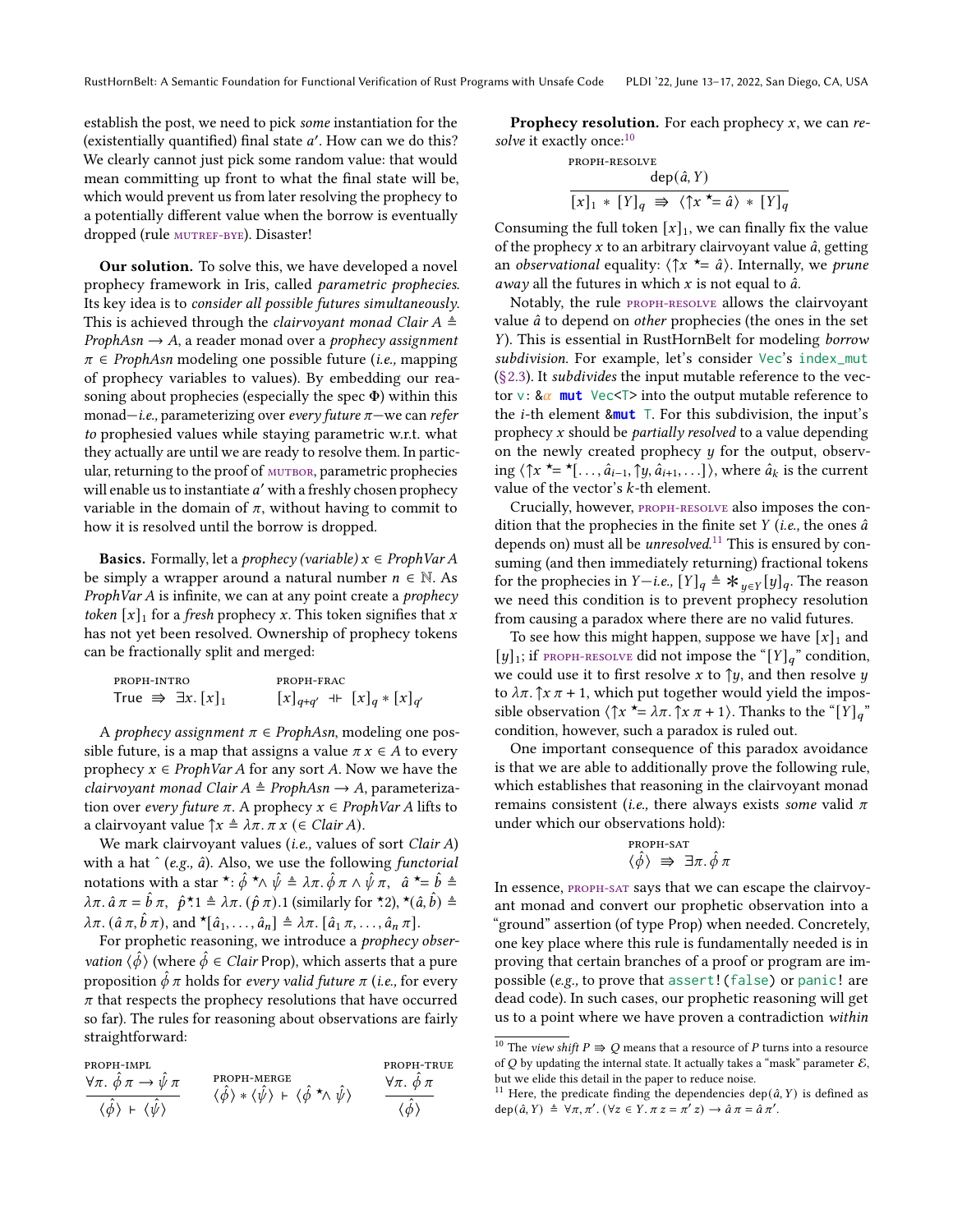the clairvoyant monad (*i.e.*,  $\langle \lambda \rangle$ . False)), but in order to complete the proof we need to obtain a bona fide contradiction  $(i.e.,$  to prove False outside the monad);  $PROPH-SAT$  lets us do precisely that by converting  $\langle \lambda$ . False $\rangle$  to False.

### <span id="page-9-0"></span>3.3 RustHornBelt's Model of Mutable Borrows

Review of RustBelt's "lifetime logic". As mentioned in [§3.2,](#page-7-2) in RustHornBelt we inherit RustBelt's use of the lifetime logic for modeling Rust borrows. Let's briefly review the lifetime logic (see the RustBelt's paper for details; we didn't change the lifetime logic itself). The central mechanism of the lifetime logic is the *borrow proposition*  $\&^{\alpha} P$  (specifically called a full borrow), which reflects temporary ownership of the Iris proposition P but only *during* the lifetime  $\alpha$ . Two selected lemmas about  $&^{\alpha}P:^{12}$  $&^{\alpha}P:^{12}$  $&^{\alpha}P:^{12}$ 

<span id="page-9-3"></span><span id="page-9-2"></span>LFTL-BORROW

 $\triangleright P \Rightarrow \&^{\alpha} P * ([\dagger \alpha] \Rightarrow \downarrow \triangleright P)$ LFTL-BOR-ACC  $\&^{\alpha} P \ast [\alpha]_q \Rightarrow \triangleright P \ast (\triangleright P \Rightarrow \bigstar \&^{\alpha} P \ast [\alpha]_q)$ 

Depositing ⊳ P, we can create a borrow proposition  $\&^{\alpha}P$ along with the "inheritance" [† $\alpha$ ] ⇒  $\blacktriangleright$  P, which says that we can retrieve ⊳ P once  $\alpha$  has ended (where the death of  $\alpha$ is signaled by a *dead lifetime token* [† $\alpha$ ]). With &<sup> $\alpha$ </sup> P in hand, we can get temporary access to its content  $\triangleright$  P by trading in a fractional lifetime token  $[\alpha]_a$ , which ensures that  $\alpha$  is still alive (in the same way the prophecy token  $[x]_q$  ensures that  $x$  has not yet been resolved). Remarkably, these lemmas work for any Iris proposition  $P$ , which exemplifies Iris's higherorder expressivity and is crucial for modeling Rust types. The cost of this expressivity, however, is that  $P$  must be put under a *later* ⊳, which creates technical difficulties (see [§3.5\)](#page-10-0).

Given the lifetime logic, RustBelt models the mutable reference type &  $\alpha$  mut  $\top$  simply as follows:  $\llbracket \& \alpha \mod \top \rrbracket$   $(t, [\ell]) \triangleq$  $\&^{\alpha}(\exists \overline{v}, \ell \mapsto \overline{v} * [\![\top]\!](t, \overline{v}))$ . It is a borrow proposition whose content describes ownership of some low-level data  $\bar{v}$  stored at  $\ell$ . Correspondingly, a *frozen* object a:  $\frac{1}{\ell}$  T is modeled as the object's inheritance:  $[\mathsf{a}: \mathsf{a} \in \mathsf{T}](t) \triangleq [\mathsf{a} \in \mathsf{a}] \implies [\mathsf{T}](t, \mathsf{a})$ .<br>This enables the lander of a berrow (i.e. owner of the frozen This enables the lender of a borrow (i.e., owner of the frozen object) to unfreeze the object once it can prove  $\alpha$  is dead.

Lastly, the lifetime context's semantics  $\llbracket L \rrbracket$  is defined as the iterated separating conjunction of a token  $\lceil \alpha \rceil_1$  (knowledge that  $\alpha$  is alive) and the proposition  $\alpha_1 \Rightarrow \mathbf{k}$  [ $\dagger \alpha$ ] (the ability to end  $\alpha$ ) over all  $\alpha$  in L.<sup>[13](#page-0-0)</sup>

RustHornBelt's model of mutable borrows. With the lifetime logic and parametric prophecies in hand, we are now ready to model mutable borrows in the RustHorn style.

First, we update the RustHornBelt ownership predicate into the form  $\llbracket \top \rrbracket(\hat{a}, t, \overline{v})$ , where the first parameter is now a *clairvoyant* representation value  $\hat{a} \in \text{Clair} \mid \top$  rather than an inhabitant of  $[T]$ . The ownership predicate for Box<T> doesn't change (just  $\hat{a}$  is used instead of  $a$ ). For int, we have a slight update:  $\[\text{int}\](\hat{n}, \cdot, [m]) \triangleq \hat{n} = \lambda \cdot m.$ 

We also update the semantics of the type-spec judgment  $\llbracket L \mid T \vdash I + r. L' \mid T' \leadsto \Phi \rrbracket$  as follows, using *clairvoyant* values  $\overline{\hat a},\overline{\hat b}$  and  $prophecy$  observations  $\langle\lambda\pi.\ \cdots\rangle$ :

<span id="page-9-1"></span>
$$
\forall \hat{\Psi}, t. \left\{ \exists \overline{\hat{a}}. \langle \lambda \pi. \Phi \left( \hat{\Psi} \pi \right) \left( \overline{\hat{a}} \pi \right) \rangle * [\![\mathbf{L}]\!] * [\![\mathbf{T}]\!](\overline{\hat{a}}, t) \right\}
$$
\n
$$
I \left\{ r. \exists \overline{\hat{b}}. \langle \lambda \pi. \left( \hat{\Psi} \pi \right) \left( \overline{\hat{b}} \pi \right) \rangle * [\![\mathbf{L}']\!] * [\![\mathbf{T}']\!](\overline{\hat{b}}, t) \right\}
$$
\n(tvso-sem-1)

Now for the *pièce de résistance*, we model  $\&\alpha$  **mut** T, the type of mutable references, as follows:

$$
\begin{aligned}\n\left[\mathbf{\&\alpha} \text{ mut } \mathsf{T}\right](\hat{p}, t, [\ell]) & \triangleq \exists x \text{ s.t. } \hat{p}^{\star}2 = \uparrow x. \\
\mathsf{VO}_x(\hat{p}^{\star}1) & \ast \& \alpha \left(\exists \hat{a}, \overline{v}. \ell \mapsto \overline{v} \ast \left[\mathsf{T}\right](\hat{a}, t, \overline{v}) \ast \mathsf{PC}_x(\hat{a})\right)\n\end{aligned}
$$

There is a lot going on here. First of all, as expected, the RustHorn-style representation  $\hat{p}$  of a mutable reference is a clairvoyant pair of the current and final states of the borrow, where the latter is some prophecy x (hence,  $\hat{p}^{\star}2 = \hat{k}$ ).

The other key difference from the RustBelt model of mutable references is the presence of two ghost state assertions: the value observer  $VO_x(\hat{p}^\star)$  and the prophecy controller PC<sub>x</sub>( $\hat{a}$ ). The purpose of these assertions is to make it possible to refer to the current state of the borrow both inside and outside of the borrow proposition. In particular, note that, on the one hand, we need to existentially quantify over that current state inside the borrow proposition because otherwise the borrower would not be able to change it when they mutate  $\ell$ ; but on the other hand, we also need to be able to connect the current state to the first component of the representation value  $\hat{p}$ \*1. The VO and PC assertions make this possible using a fairly typical Iris-style "linked ghost state" construction, whereby two separately ownable propositions can independently assert the identity of some shared state, with the assurance that (a) their assertions must agree and (b) they can be updated, but only jointly. Formally, we have:

<span id="page-9-4"></span>MUT-AGREE  
\n
$$
VO_{x}(\hat{a}) * PC_{x}(\hat{a}') + \hat{a} = \hat{a}'
$$
\nMUT-UPDATE  
\n
$$
VO_{x}(\hat{a}) * PC_{x}(\hat{a}) \implies VO_{x}(\hat{a}') * PC_{x}(\hat{a}')
$$

Finally, we model a *borrowed, frozen* object a:  $^{\dagger\alpha}$  T as:

$$
[\![a \,:\, ]^{\alpha} \top ]\!](\hat{b},t) \triangleq [\![\dagger \alpha] \Longrightarrow \exists \hat{a}. \langle \hat{b} \star \equiv \hat{a} \rangle * [\![\top ]\!](\hat{a},t,a)
$$

After the end of  $\alpha$ , we get back ownership of the object of type  $\top$ , whose *actual* value is  $\hat{a}$ , together with the knowledge that the *prophesied* value  $\hat{b}$  (typically of the form  $\hat{}$ ) is equivalent to  $\hat{a}$ , via the prophecy observation  $\langle \hat{b} \rangle^* = \hat{a} \rangle^{14}$  $\langle \hat{b} \rangle^* = \hat{a} \rangle^{14}$  $\langle \hat{b} \rangle^* = \hat{a} \rangle^{14}$ .

<sup>&</sup>lt;sup>12</sup> The view-shift wand  $P \rightrightarrows Q$  denotes a resource  $R$  satisfying the view shift  $R * P \Rightarrow Q$ . Again we elide the mask parameter  $\mathcal{E}$ .

<sup>&</sup>lt;sup>13</sup> To be precise, the wand actually takes a later:  $\lceil \alpha \rceil_1 \Rightarrow k \geq \frac{1}{\lceil \alpha \rceil}$ .

<sup>&</sup>lt;sup>14</sup> This model is a bit simplified for presentation. Instead of an observational equality  $\langle \hat{b} \rangle^* = \hat{a}$ , we actually get ⊳  $\hat{b} \approx \hat{a}$ , where a *prophecy equalizer*  $\hat{b}$  : $\approx \hat{a}$  is what becomes an observational equality once we get a token of  $\hat{a}$ 's dependencies, *i.e.*, ∀Y s.t. dep $(\hat{a}, Y)$ . ∀q.  $[Y]_q \implies \langle \hat{b} \star \hat{=} \hat{a} \rangle * [Y]_q$ .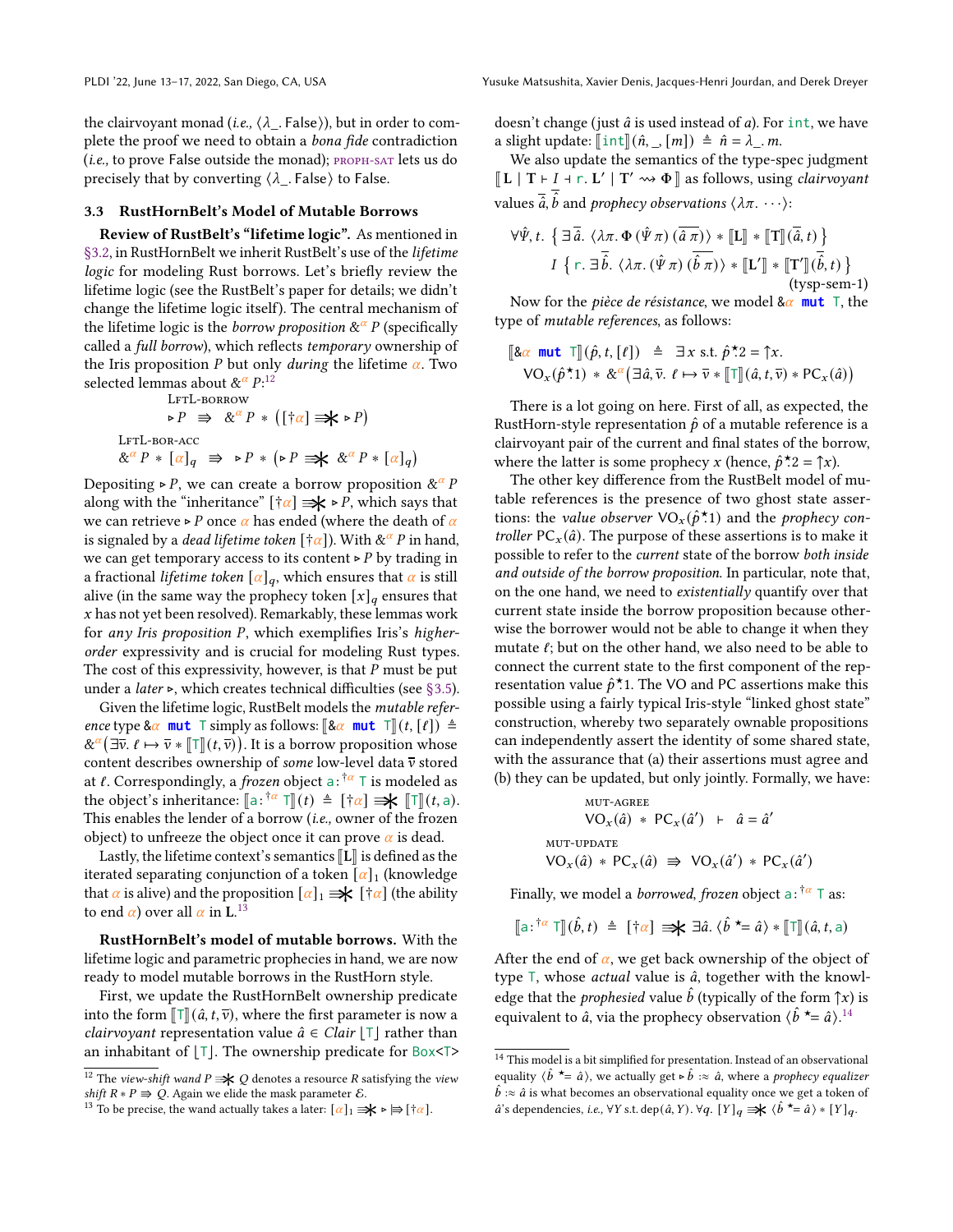#### <span id="page-10-1"></span>3.4 Proving Soundness of Type-Spec Rules

With our model in hand, let us now sketch the proofs of a few key type-spec rules for mutable borrowing.

Borrow creation. First, let's tackle creation of a mutable borrow (MUTBOR). Unfolding the semantics of the type-spec judgment, we reach the following Hoare-triple goal (for any input value  $\hat{a}$ , postcondition  $\hat{\Psi}$ , and thread t):

$$
\{\langle \lambda \pi. \forall a'. (\hat{\Psi} \pi) [a', (\hat{a} \pi, a')] \rangle * [\text{Box}\langle \text{T} \rangle](\hat{a}, t, a) \}
$$
  
8 $\text{mut a } \{b. \exists \hat{c}, \hat{b}. \langle \lambda \pi. (\hat{\Psi} \pi) [\hat{c} \pi, \hat{b} \pi] \rangle * [\text{a}: ^{\uparrow \alpha} \text{Box}\langle \text{T} \rangle](\hat{c}, t) * [\text{Box min} \top](\hat{b}, t, b) \}$ 

The operation &**mut** a just returns the location a, so actually  $b \triangleq a$ . The proof goes as follows.

First, we create a prophecy  $x$  and get the value observer  $VO_x(\hat{a})$  and the prophecy controller  $PC_x(\hat{a})$  for x:

$$
\begin{array}{ll}\n\text{MUT-INTRO} \\
\text{True} & \Rightarrow \exists x. \text{ VO}_x(\hat{a}) * \text{PC}_x(\hat{a})\n\end{array}
$$

Pick  $\hat{c} \triangleq \hat{ } x$  and  $\hat{b} \triangleq \star(\hat{a}, \hat{ } x)$ . From the input observation we immediately get the output observation, simply by instantiating *a'* into the prophecy's value  $\uparrow x \pi$ :

$$
\langle \lambda \pi. \ \forall a'. \ (\hat{\Psi} \pi) \ [a', (\hat{a} \pi, a') \] \rangle \ \vdash \ \langle \lambda \pi. \ (\hat{\Psi} \pi) \ [\hat{c} \ \pi, \hat{b} \ \pi] \rangle
$$

We then unfold the model of  $\left[\text{Box}\right]\left(\hat{a}, t, a\right)$  to get:

 $a \mapsto \overline{v} * \text{Dealloc}(a, |\mathsf{T}|) * \mathsf{P}[\mathsf{T}](\hat{a}, t, \overline{v})$ 

And let *P* be  $\exists \hat{a}', \overline{v}$ ,  $a \mapsto \overline{v} * [\![\top\!](\hat{a}', t, \overline{v}) * \text{PC}_x(\hat{a}').$ 

By LFTL-BORROW, constructing and depositing  $>e P$ , we create a *borrow proposition*  $\&^{\alpha}P$  and its *inheritance* [ $\dagger \alpha$ ] ⊲ . Now we have all we need to construct the required resources for the mutable reference b:

 $\text{VO}_x(\hat{a}) \; * \; \&^{\alpha} P \;\; \vdash \;\; [\![\&\alpha \text{ mut } \top]\!](\star(\hat{a}, \uparrow x), t, \text{b})$ 

We use the remaining resources for the *frozen* box:

$$
([\dagger \alpha] \implies \mathbf{P}) * \text{Dealloc}(a, |\mathsf{T}|) + [\![a \cdot \mathsf{A}^{\dagger} \text{Box} \mathsf{A} \mathsf{T} \mathsf{B}] (\uparrow x, t)]
$$

The frozen box is unfolded into  $[\dagger \alpha] \rightrightarrows \dagger \exists \hat{a}'. \langle \hat{\uparrow x} \rangle = \hat{a}' \rangle *$  $[\text{Box}](\hat{a}', t, a)$ . To prove this, we "execute" the given view-<br>shift wond with  $[\pm \alpha]$  to get a *B*. Take out the value  $\hat{a}'$  out of *B*. shift wand with  $\left[\frac{1}{4} \alpha\right]$  to get ⊳ P. Take out the value  $\hat{a}'$  out of P. Consuming  $PC_x(\hat{a}')$  inside P, we get the desired  $\langle \uparrow x \star = \hat{a}' \rangle$ . Using the remaining parts of P and Dealloc(a,  $|T|$ ), we can construct the box.

Write. To write to a mutable reference  $*b = c$  (MUTREFwRITE), we get access to the borrow proposition's content by LFTL-BOR-ACC and actually update it, and accordingly renew the observed current state by MUT-UPDATE.

Borrow dropping. Consider dropping of a mutable reference (MUTREF-BYE). First, by LFTL-BOR-ACC, we get temporary access to the borrow proposition's content, which contains the prophecy controller  $PC_x(\hat{a})$ . We then use the following ghost update rule to *resolve the prophecy* x, disposing of the

value observer in the process (as we should only be able to resolve once!):

mut-resolve

<span id="page-10-2"></span>
$$
\frac{\text{dep}(\hat{a}, Y)}{\text{VO}_x(\hat{a}) * \text{PC}_x(\hat{a}) * [Y]_q \implies \langle \uparrow x \xleftarrow{\star} = \hat{a} \rangle * \text{PC}_x(\hat{a}) * [Y]_q}
$$

Now we get an observation  $\langle \uparrow x \star = \hat{a} \rangle$ , which makes the prophecy's value  $\uparrow x$  effectively equal to the current state  $\hat{a}$ . We can use it for the postcondition to satisfy the rule's spec  $\lambda \Psi$ , [b].  $b.2 = b.1 \rightarrow \Psi$ [].

Unfreezing. Unfreezing of objects at a lifetime's end (ENDLFT) can be proved easily. We first get a dead-lifetime token  $\left[\frac{1}{\alpha}\right]$  by consuming  $\left[\frac{\alpha}{1}\right]$  in the lifetime context. Using it, we "execute" the view-shift wand of each frozen object  $[\dagger \alpha] \implies \exists \hat{b}$ .  $\langle \hat{b} \rangle^* = \hat{a} \rangle \times [\![\top]\!](\hat{b}, t, a)$ , to get an active object  $\[\mathbb{T}](\hat{b}, t, a)$ . Thanks to the observation  $\langle \hat{b} \rangle^* = \hat{a}$  for each object we can prove the rule's gness  $\frac{1}{\sqrt[n]{a}}$   $\mathbb{Z}$ object, we can prove the rule's spec  $\lambda \Psi$ ,  $\overline{a}$ .  $\Psi \overline{a}$ .

Verifying specs for APIs with unsafe code. We can also semantically verify all our RustHorn-style specs for safe Rust APIs with unsafe implementations.

For an interesting example, let's consider the iter\_mut method for converting a mutable reference  $\&\alpha$  mut Vec<T> into a *mutable iterator* IterMut $\langle \alpha, \nabla \rangle$  [\(§2.3\)](#page-5-0). To verify the method, it suffices to prove the following Hoare triple:

$$
\left\{ \langle \lambda \pi. \mid \uparrow x \pi \mid = \mid \hat{v} \pi \mid \to (\hat{\Psi} \pi) \left[ zip (\hat{v} \pi) (\uparrow x \pi) \right] \rangle * \right. \right. \n\left. [\alpha]_q * [\&\alpha \text{ mut } \forall e \in \text{TS}](\star(\hat{v}, \uparrow x), t, v) \right\}
$$
\n
$$
\text{iter\_mut}(v) \left\{ i\mathbf{t.} \exists \hat{b}. \langle \lambda \pi. (\hat{\Psi} \pi) [\hat{b} \pi] \rangle * \right. \left. [\alpha]_q * [\text{IterMutz}(\alpha, \text{TS}](\hat{b}, t, it) \right\}
$$

Here we sketch the proof. By Vec<T>'s semantics, the vector's value  $\hat{v}$  decomposes into  $\star [\hat{a}_1, \ldots, \hat{a}_n]$ . Now we create new prophecies  $y_1, \ldots, y_n$  along with a value observer VO<sub> $y_i$ </sub> $(\hat{a}_i)$  and a prophecy controller PC<sub> $y_i$ </sub> $(\hat{a}_i)$  for each *i*. We then pick  $\hat{b} \triangleq \star [\star(\hat{a}_1, \hat{b}_1), \ldots, \star(\hat{a}_n, \hat{b}_n)]$ , and construct the mutable iterator  $[[\text{IterMutS}\alpha, \text{Tr}](\hat{b}, t, \text{it})$ , which is equivalent to iterated separating conjunction of the (imaginary) mutable reference  $\left[\mathbf{A}\alpha \mod \mathbf{m} \mathbf{u}^{\dagger}\right] (\mathbf{A}(\hat{a}_i, \hat{a}_j), t, [\ell + i \cdot |\mathbf{T}|]$  to the *i*-th element, over  $i \in 1..n$  (where  $\ell$  is the head location). Also, we need the observation  $\langle \uparrow x \star = \star [\uparrow y_1, \ldots, \uparrow y_n] \rangle$ . To achieve this, we should split the borrow proposition of  $\alpha$  mut Vec<T> to get the borrow propositions for IterMut $\langle \alpha, \mathsf{T} \rangle$ , partially *resolving* the old prophecy  $x$ . Although we omit details here for space reasons, even borrow subdivision like this can be verified using our semantic model.

#### <span id="page-10-0"></span>3.5 A Technical Problem Involving Step-Indexing

We now briefly describe a rather technical problem that we encountered in developing RustHornBelt, which we overcame by developing a more powerful model of the weakest precondition in Iris.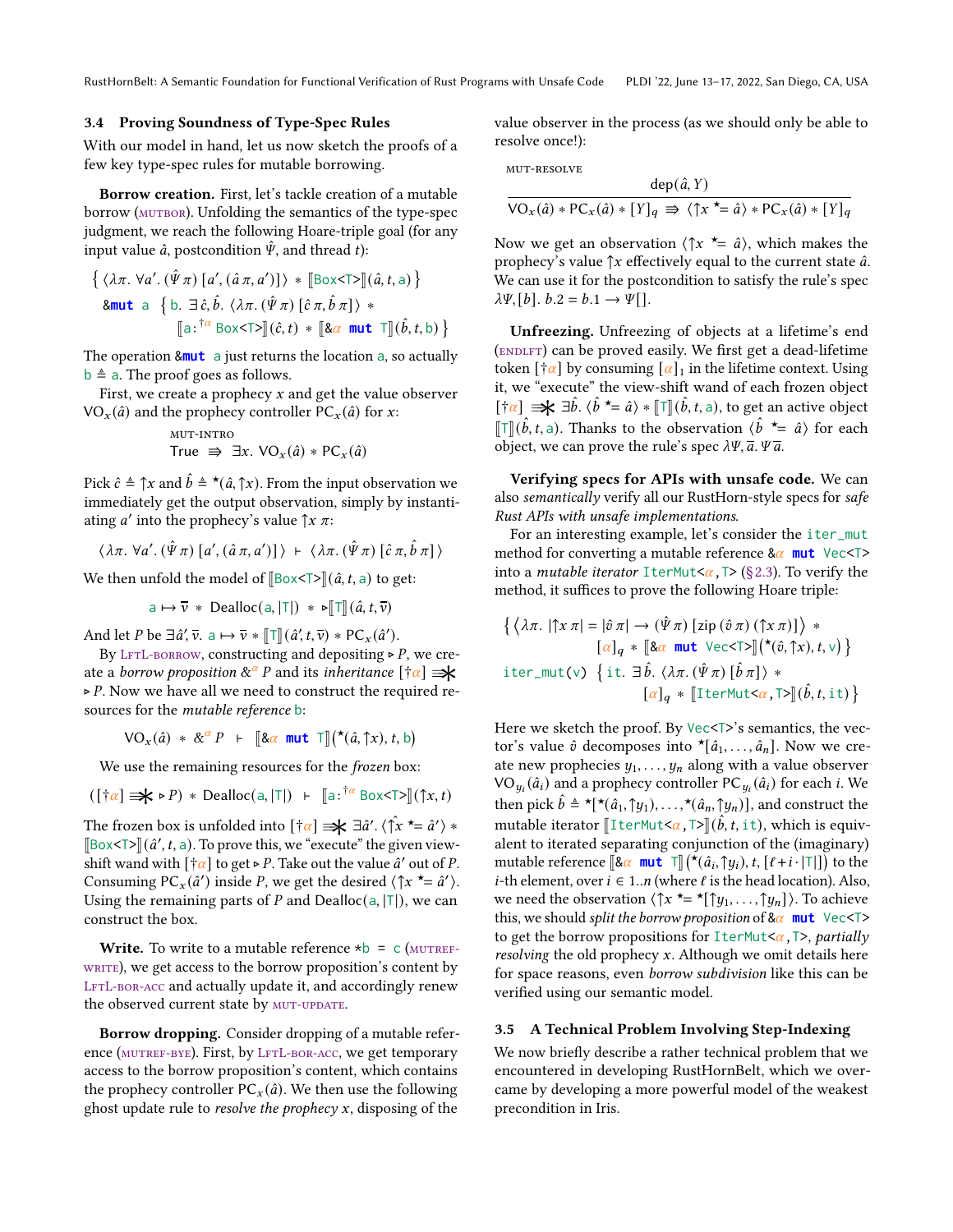"Step-index hell". The problem pertains to a core feature of Iris's semantic foundation, namely step-indexing [\[5,](#page-14-23) [2\]](#page-14-24). The model of Iris propositions is parameterized by a "step-index", which roughly determines the depth of definedness of the proposition (the higher the step-index, the more defined). Step-indexing is reflected into the Iris logic via the so-called *later modality* ⊳ P: this intuitively means "P at one lower step-index", which is weaker than  $P$  itself. We have already seen the later modality showing up in the model of Box<T> [\(§3.1\)](#page-7-0), as well as in the rules for borrow propositions  $\&^{\alpha}$  P such as LFTL-BOR-ACC. It is often used as a kind of "guard" to ensure that recursive, higher-order constructions are wellfounded. The guard can be "stripped off" at certain moments of "progress" in a proof, notably when reasoning about a physical step of computation, at which point one can strip one later  $>$  off any proposition in the proof context.

Although step-indexing is responsible for much of Iris's expressivity (especially "higher-order ghost state" [\[23\]](#page-14-18)), it can also lead to sticky situations. One such situation arises in RustHornBelt when proving MUTREF-BYE. We want to resolve the borrow's prophecy to value  $\hat{a}$  using  $MUT-RESOLVE$ , for which we need (for soundness, as explained in [§3.2\)](#page-7-2) to produce  $[Y]_q$ , the set of prophecy tokens for all prophecies on which  $\hat{a}$  depends. However, in the case that the type of borrowed data is a recursive type containing mutable references, those prophecy tokens may be buried under statically unbounded number of laters. This is a typical example of the kind of "step-index hell" one often encounters when developing semantic models of rich type systems.<sup>[15](#page-0-0)</sup>

Our solution. Our solution to this puzzle, in short, is to strengthen the model of Iris weakest pre wp  $e \{\Phi\}$  so that reasoning about the  $n$ -th step of a program's computation can *strip off n laters*, not just one. This works well thanks to the following observation: it takes at least  $d$  program steps to construct an object of "pointer-nesting depth" d. When we want to unearth prophecy tokens from nested mutable references inside an object after  $d$  steps, the tokens could be buried underneath at most d laters, and so our improved weakest pre can strip off all the laters we encounter.

Formally, we use a *time receipt*  $\Sigma$  *n* [\[34\]](#page-15-12), which persistently records the fact that  $n$  program steps have passed. We get  $\overline{\chi}$  0 for free, and  $\overline{\chi}$  n grows into  $\overline{\chi}(n+1)$  in one step. When we have  $\overline{\times}$  *n*, we can strip off  $n + 1$  laters in one step:<sup>[16](#page-0-0)</sup>

$$
\frac{e \text{ is not a value}}{\sqrt{\pi * |x|^2 + \sqrt{P * w}} e \{ \Phi \} + \sqrt{P * \Psi} e \{ v. P * \Phi v \}}
$$

We then add a *pointer-nesting depth* parameter d to Rust-HornBelt's ownership predicate, which we connect to these time receipts. For example, Box<T>'s semantics is updated to  $\lbrack \lbrack \rbrack$ Box<T> $\rbrack (a, d+1, t, \lbrack \ell \rbrack) \triangleq \exists \bar{\nu}$ .  $\cdots \ast \triangleright \lbrack \lbrack \lbrack (a, d, t, \bar{\nu})$ , where the box pointer's depth is set to one plus its target's. Each object is then equipped with a time receipt corresponding to the depth:  $[\![a:\top]\!] \triangleq \exists d$ .  $[\![\top]\!] (\hat{a}, d, t, a)$  (we similarly update  $[\![a]^{\dagger} \alpha \top]$ ). This time receipt gives us sufficient ammunition<br>to strip off as many laters as we might need in order to access to strip off as many laters as we might need in order to access tokens buried within the object.

Remaining challenge. Unfortunately, reference-counted pointers (such as those provided by the Rc API) make it possible—when used in conjunction with APIs like RefCell to increase pointer-nesting depth by an unbounded quantity in only one execution step (e.g., by concatenating lists). This violates our key observation above (the linking of pointernesting depth with execution time). Handling of these APIs thus remains an intriguing technical challenge, which we leave to future work.

# <span id="page-11-1"></span>4 Evaluation and Case Studies

We evaluated our approach discussed in [§3](#page-6-0) by fully mechanizing the semantic soundness proof of the type-spec system in the Coq proof assistant, verifying various safe Rust APIs that encapsulate unsafe code [\(§4.1\)](#page-11-0). We also confirmed that RustHornBelt's specs for Rust APIs (such as IterMut and Cell) are in fact usable for automated verification of Rust programs, via a RustHorn-style verifier Creusot [\(§4.2\)](#page-12-0).

## <span id="page-11-0"></span>4.1 Mechanization in Coq

We built RustHornBelt's Coq development by extending that of RustBelt [\[21\]](#page-14-4). It has ~19kLOC of Coq code in total. We were able to reuse the key sub-components, the lifetime logic (~2kLOC) and the untyped core calculus ( $\lambda_{\text{Rust}}$ ) (~3kLOC), as well as the overarching proof structure for verifying the type system. The development took two implementors ~6 months to complete, adding ~7kLOC to the final proofs.

We first modeled basic Rust types and verified type-spec rules for operations on them, extending RustBelt with functional specs. The verified basic types include: box pointer Box<T>, shared and mutable references  $\&\alpha$  (mut) T, tuple  $(T_1,...,T_n)$ , sum  $T_1 + \cdots + T_n^{17}$  $T_1 + \cdots + T_n^{17}$  $T_1 + \cdots + T_n^{17}$ , array  $[T; n]$ , integer int, boolean bool, function  $f_n(\overline{T}) \rightarrow T'$ , and recursive types<sup>[18](#page-0-0)</sup>.

Then we also modeled advanced Rust types and verified type-spec rules for key API functions encapsulating unsafe code, including:

• Vector Vec<T> — new, drop, len, push, pop, index(\_mut), as\_(mut\_)slice/iter(\_mut) [19](#page-0-0)

<sup>&</sup>lt;sup>15</sup> The reader may wonder if we can use Transfinite Iris [\[41\]](#page-15-13) instead of Iris to solve this problem. Unfortunately we cannot, because in Transfinite Iris we lose the ability to commute separating conjunction  $(*)$  and later  $(∗)$ , which our model (especially the lifetime logic) crucially relies on.

<sup>16</sup> Here, instead of just ⊳<sup>n+1</sup> P we allow  $\Rightarrow^{n+1} P$ , i.e., P under  $n + 1$  laters interleaved between *fancy updates*  $\Rightarrow$  ( $\Rightarrow Q$  is equivalent to True  $\Rightarrow Q$ ).

<sup>17</sup> This amounts to Rust's **enum** type.

 $^{18}$  This supports non-covariant recursion, e.g., recursion with self reference under the mutable reference  $\&\alpha$  mut.

<sup>&</sup>lt;sup>19</sup> We equate the two methods, because we used the same model for the shared/mutable slice and iterator.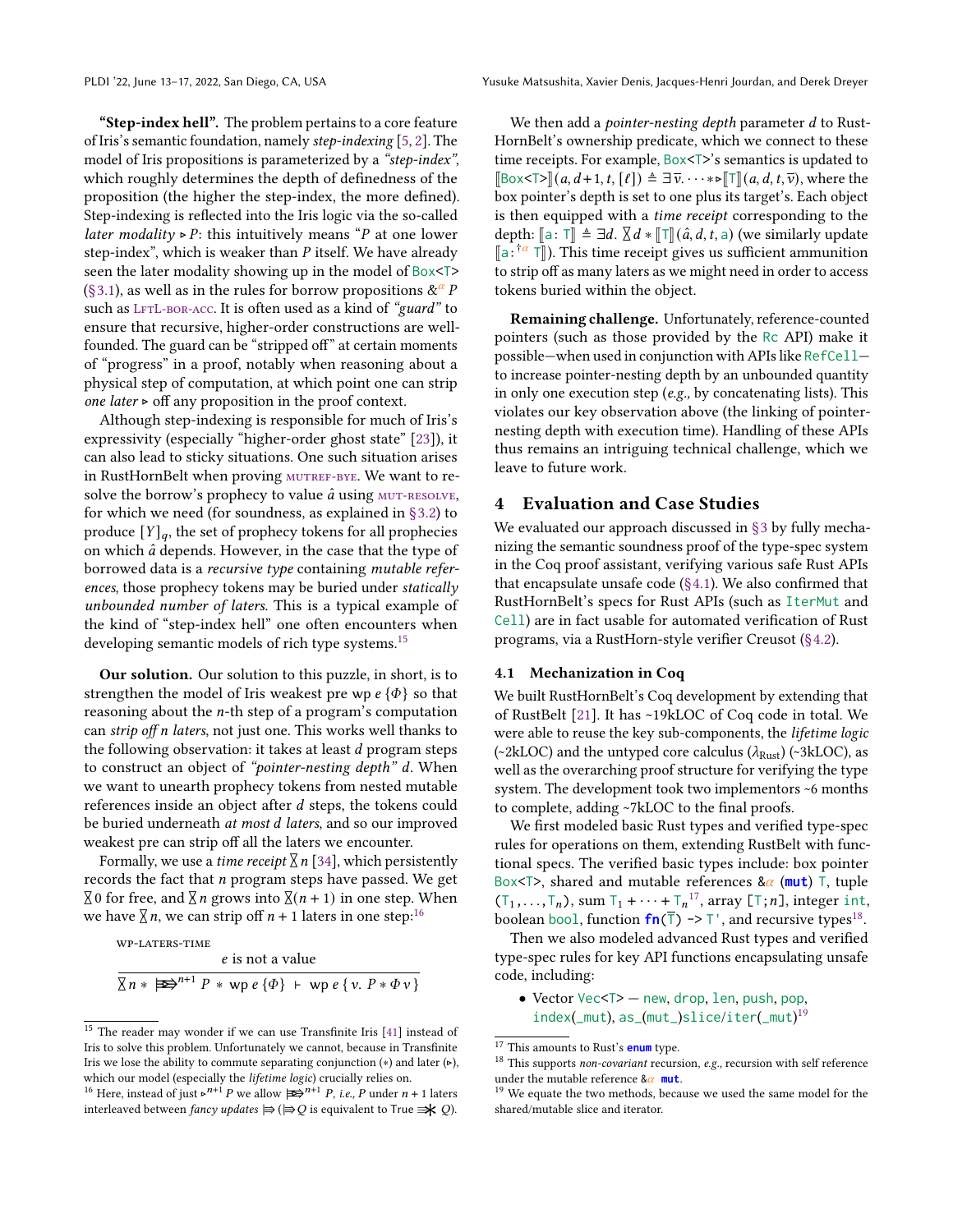<span id="page-12-1"></span>

|                                 |       | <b>LOC</b> |      |       |  |
|---------------------------------|-------|------------|------|-------|--|
| API                             | #Funs | Type       | Code | Proof |  |
| Vec                             | 9     | 147        | 59   | 459   |  |
| SmallVec                        | 9     | 209        | 75   | 619   |  |
| $8\alpha$ (mut) [T] / Iter(Mut) | 9     | 253        | 38   | 428   |  |
| Cell                            | 8     | 102        | 20   | 188   |  |
| Mutex / MutexGuard              | 7     | 258        | 30   | 222   |  |
| JoinHandle                      | 2     | 73         | 12   | 52    |  |
| MaybeUninit                     | 5     | 140        | 8    | 108   |  |
| Misc                            | 3     | 0          | 14   | 85    |  |
|                                 |       |            |      |       |  |

Figure 1. Coq mechanization of Rust APIs. #Funs: Number of the functions verified. Type: LOC of the semantic model and proof for the type(s). Code: LOC of the  $\lambda_{\text{Rust}}$  implementation of the functions. Proof: LOC of the verification proof of the type-spec rules.

- Small-vector SmallVec<T, $n$ > new, drop, len, push, pop,index(\_mut),as\_(mut\_)slice/iter(\_mut) $^{19}$  $^{19}$  $^{19}$
- Shared/mutable slice  $\&\alpha$  (mut) [T]  $-$  len,  $split\_at(\_mut), [\top;n]::as(\_mut\_)slice$
- Shared/mutable iterator  $\text{Iter}(\text{Mut}) \leq \alpha, \text{T} >^{20}$  $\text{Iter}(\text{Mut}) \leq \alpha, \text{T} >^{20}$  $\text{Iter}(\text{Mut}) \leq \alpha, \text{T} >^{20}$ Iter(Mut)::next, Iter(Mut)::next\_back
- Cell Cell<T> new, into\_inner, from\_mut, get\_mut, get, set, replace
- Mutex Mutex<T> new, into\_inner, get\_mut, lock
- Mutex guard MutexGuard $\alpha$ , T>  $-$  deref(\_mut), drop
- Thread / JoinHandle<T> spawn, join
- Maybe-uninitialized MaybeUninit<T> new, uninit, assume\_uninit(\_ref, \_mut)
- $\bullet$  Misc swap, panic!,  $^{21}$  $^{21}$  $^{21}$  assert!<sup>21</sup>

We implemented each function in our core calculus  $\lambda_{\text{Rust}}$ . As in RustBelt, our  $\lambda_{\text{Rust}}$  implementation of each function is meant to extract the essence of the real-world Rust implementation, simplifying away uninteresting details. For example, our  $\lambda_{\text{Rust}}$  version of Vec:: push uses a simpler reallocation strategy than the original Rust version.

In [Fig. 1,](#page-12-1) we report the code size of the implementation and proof of a selection of Rust APIs. A function with a large implementation and involving mutable borrows tends to require a larger code size and more significant proof effort. Roughly speaking, modeling a Rust type took ~1 hour, and verifying each function took about 10 minutes–2 hours for us. We still need a large amount of boilerplate code for the proof. Further automation of this part is left to future work.

We also validated our type-spec system by (somewhat manually) verifying small Rust programs, with ~800 LOC of Coq code. The verified programs include what correspond to inc\_vec and inc\_cell shown in [§2.3,](#page-5-0) demonstrating the Rust APIs Vec, IterMut and Cell.

<span id="page-12-2"></span>

|               | LOC  |      |         |         |
|---------------|------|------|---------|---------|
| Name          | Code | Spec | $\#VCs$ | Time/VC |
| List-Reversal | 22   | 10   | 1       | 0.09    |
| All-Zero      | 12   | 6    | 2       | 0.05    |
| Go-IterMut    | 14   | 11   | 1       | 0.23    |
| Even-Cell     | 15   | 6    | 3       | 0.03    |
| Fib-Memo-Cell | 29   | 53   | 28      | 0.06    |
| Even-Mutex    | 38   | 13   | 3       | 0.03    |
| Knights-Tour  | 131  | 47   | 10      | 0.12    |

Figure 2. Creusot benchmarks. Code: LOC of the program code verified. Spec: LOC of the specs added to the program, including lemmas and definitions. #VCs: Number of the VCs generated by Why3. Time/VC: Average time (seconds) to solve each VC.

## <span id="page-12-0"></span>4.2 Case Studies in Creusot

We confirmed that our API specs verified by RustHorn-Belt are *useful* by using them to semi-automatically verify several example client Rust programs in a pre-existing RustHorn-style semi-automated verifier, Creusot [\[15\]](#page-14-14) (available at <https://github.com/xldenis/creusot/>). Creusot takes as input a Rust program with spec annotations and then verifies the program by generating VCs (verification conditions) fed to SMT solvers, using Why3 [\[18\]](#page-14-20) as a backend engine.

Benchmarks. We implemented a Rust library providing specifications for Vec, IterMut, Cell, and Mutex. Using the library, we implemented seven verification benchmarks totaling 407 lines of code, specs included. We verified the benchmarks with Creusot, using Why3 configured with a standard automated proof strategy, and using Z3 [\[13\]](#page-14-26) 4.8.12 or CVC4 [\[7\]](#page-14-27) 1.8.0 as the backend SMT solver. The benchmarks were executed on Ubuntu 21.04 with an Intel Core i5-10310U CPU and 16 GiB of RAM.

In [Fig. 2,](#page-12-2) we present our benchmarks and evaluation results. List-Reversal proves in-place list reversal. All-Zero uses a loop to zero each element of a mutably borrowed vector. Go-IterMut increments each element of a vector through a mutable iterator. Even-Cell and Even-Mutex perform invariant-based verification on Cell and Mutex, respectively. Knights-Tour demonstrates scalability on a larger example.

Defunctionalized invariants. In our Coq formalization of RustHornBelt, each cell is represented as an invariant of the *predicate* sort  $[T] \rightarrow$  Prop. Since a higher-order structure like that can't be directly handled by today's SMT solvers, we defunctionalize such invariants for verification in Creusot. We introduce a trait (analogous to type class in Haskell) Inv<T> for a ghost type I that expresses an invariant over T:

**trait** Inv<T>: 'static { #[predicate] **fn** inv(&**self**, a: T) -> bool; }

 $^{20}$  For simplicity, for the shared/mutable iterator  $\text{Iter}(\text{Mut})<\alpha$  ,  $\text{T}>$  , we used the same model as the shared/mutable slice  $\&\alpha$  (mut) [T].

<sup>&</sup>lt;sup>21</sup> Abortion is implemented just as a stuck term.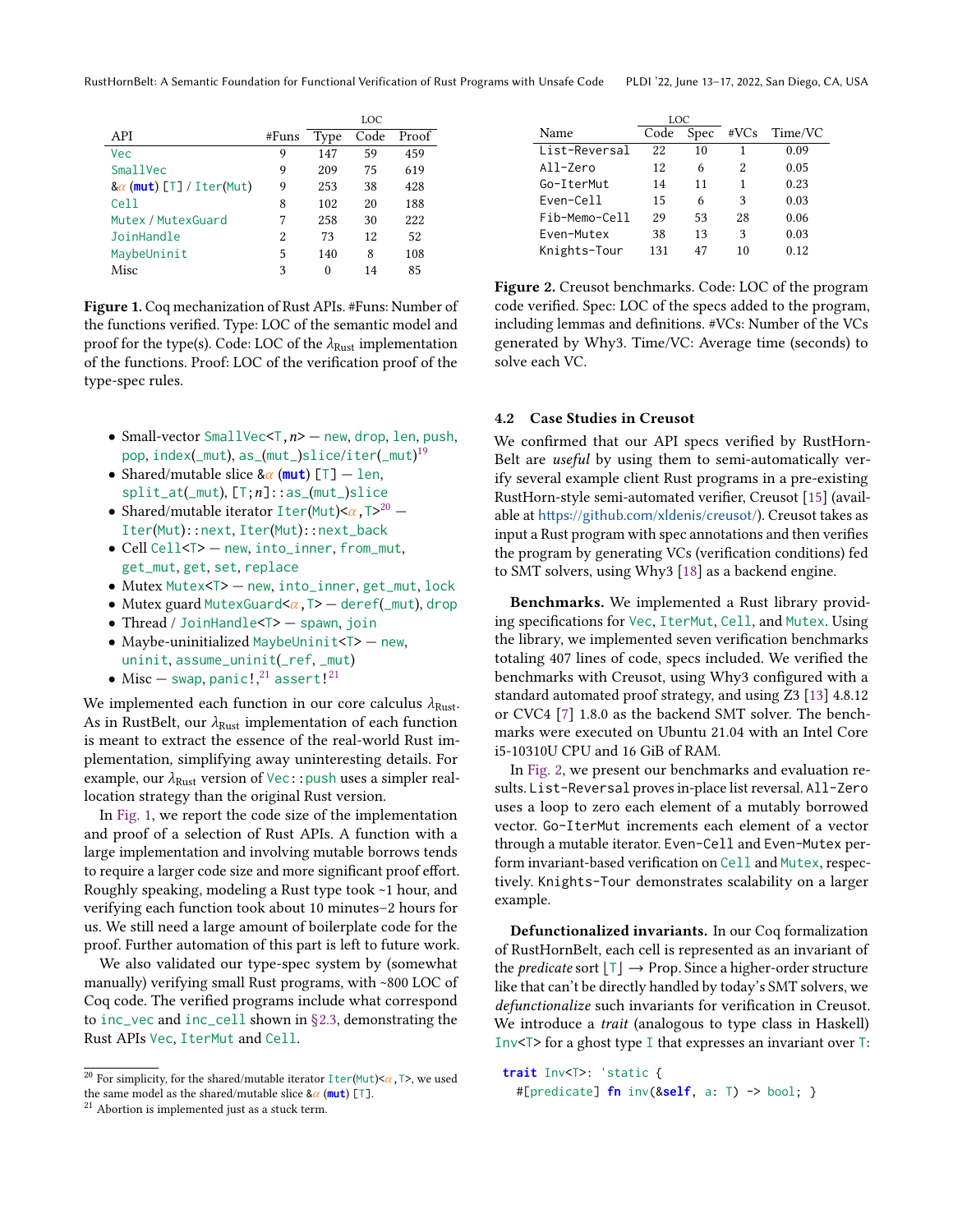For example, we can make a ghost type Even that expresses the "evenness" invariant on integers (**u64** in Rust):

```
struct Even {}
impl Inv<u64> for Even {
  #[predicate] fn inv(&self, a: u64) -> bool {
    a % 2 == 0 } }
```
Then we construct a wrapper type  $Cell < T$ , I  $>$ , which annotates the standard Cell<T> with the ghost object i: I for the invariant. The methods get and set on Cell<T,I> are given the invariant-based specs (which are trusted):

```
struct Cell<T, I> { c: std::cell::Cell<T>; i: I; }
impl<T: Copy, I: Inv<T>> Cell<T,I> {
  #[trusted] #[ensures(self.i.inv(result))]
  fn get(&self) -> T { self.c.get() }
  #[trusted] #[requires(self.i.inv(a))]
  fn set(&self, a: T) { self.c.set(a) } }
```
For example, we can automatically verify Even-Cell using Cell<**u64**,Even>.

**Fib-Memo-Cell**. This benchmark Fib-Memo-Cell verifies a memoized recursive function. It uses a vector of cells of type Vec<Cell<Option<**u64**>,Fib>> for memoization, with the invariant that the *i*-th Cell in the vector should either store None or Some(fib i), where fib i is the *i*-th Fibonacci number. We encode this invariant on each Cell using the ghost type Fib. Unlike Even, Fib actually wraps a (ghost) payload of type **usize**, which represents the index *i* at which the cell is stored in the vector (and which we ensure matches the actual index of the cell by placing an extra precondition on the function).

**Even-Mutex**. The benchmark Even-Mutex is a concurrent version of Even-Cell, proving that the concurrently shared mutable value is always even. We represent each mutex Mutex as a defunctionalized invariant, just like Cell. Locking a mutex returns a MutexGuard, which can be used to read from and write to the mutex. For concurrency, we use spawn/join to spawn and join several threads. In Rust, spawn takes a closure which will be executed. Before we call spawn, we should satisfy the closure's precondition. After we call join on the JoinHandle returned by spawn, we obtain a result that satisfies the closure's postcondition.

# 5 Related Work

Prophecies. First introduced to prove refinement between state machines [\[1\]](#page-14-12), prophecies have been studied for decades, although they still remain a somewhat exotic technique.

Jung et al. [\[24\]](#page-14-13) modeled prophecies in Iris (influenced by existing literature [\[44,](#page-15-10) [46\]](#page-15-14)), mainly to prove logical atomicity of tricky concurrent data structures (though there have been other applications [\[14\]](#page-14-28)). In their approach, to ensure consistency of prophecy reasoning, prophecy creation and resolution take the form of ghost program instructions, which

provide a sort of "ground truth" for the prophecy, but also require cumbersome user annotations. Moreover, their prophecies distinguish between the name of a prophecy and the value it resolves to (mediated by a kind of "prophecy heap" mapping prophecy names to values). As such, they do not provide a way to resolve a prophecy to a value that mentions the values of other (as yet unresolved) prophecy variables—a feature we require in RustHornBelt to model nested borrows and borrow subdivisions.

For separation logic verification of fine-grained concurrency like Jung et al. aimed at, Turon et al. [\[42\]](#page-15-15) and Liang and Feng [\[29\]](#page-14-29) employed a technique of speculation. Their approach allows the proof to speculate about multiple possible logical states, combine them through the "speculative choice" connective  $P \oplus Q$ , and then cull the set of possible states once more information becomes available later in the proof. However, it does not provide an analogue of prophecy variables. In contrast, our prophecy framework provides persistent observations  $\langle \hat{\phi} \rangle$ , which can express knowledge of prophecy variables' values that holds under all possible futures.

Proof of RustHorn. Our work does not fully subsume the original proof of RustHorn's translation [\[32,](#page-15-8) [33\]](#page-15-9), in that they also proved completeness while we prove only soundness. Completeness is in fact lost for APIs with interior mutability like Cell and Mutex in the invariant style, as invariants can't precisely track dynamic state changes in general.

Verifying Rust programs. Prusti [\[6\]](#page-14-7) analyzes type information from the Rust compiler to synthesize verification conditions in the separation logic Viper [\[36\]](#page-15-7), suited for automated verification. They directly reconstruct the flow of ownership with the help of lifetime information from the Rust compiler. To model a mutable borrow, they introduced pledges, which models a property that is true at the borrow's end. However, their approach struggles with certain advanced use cases of mutable borrows, and they do not support unsafe Rust code.

Electrolysis [\[43\]](#page-15-16) developed a translation from a Rust program to a purely functional program, which can then be verified manually in a proof assistant. The translation works for a few specific patterns of borrowing, but fails to handle common usages like max\_mut in  $\S 2.1$ . The translation has also not been formally proved sound.

# Acknowledgments

We thank Ralf Jung, Naoki Kobayashi, and the anonymous reviewers for their helpful comments. This research was supported in part by a European Research Council (ERC) Consolidator Grant for the project "RustBelt", funded under the European Union's Horizon 2020 Framework Programme (grant agreement no. 683289), and in part by JSPS KAKENHI Grant Number JP21J20459 "Theory and application for robust and high-performance systems programming languages".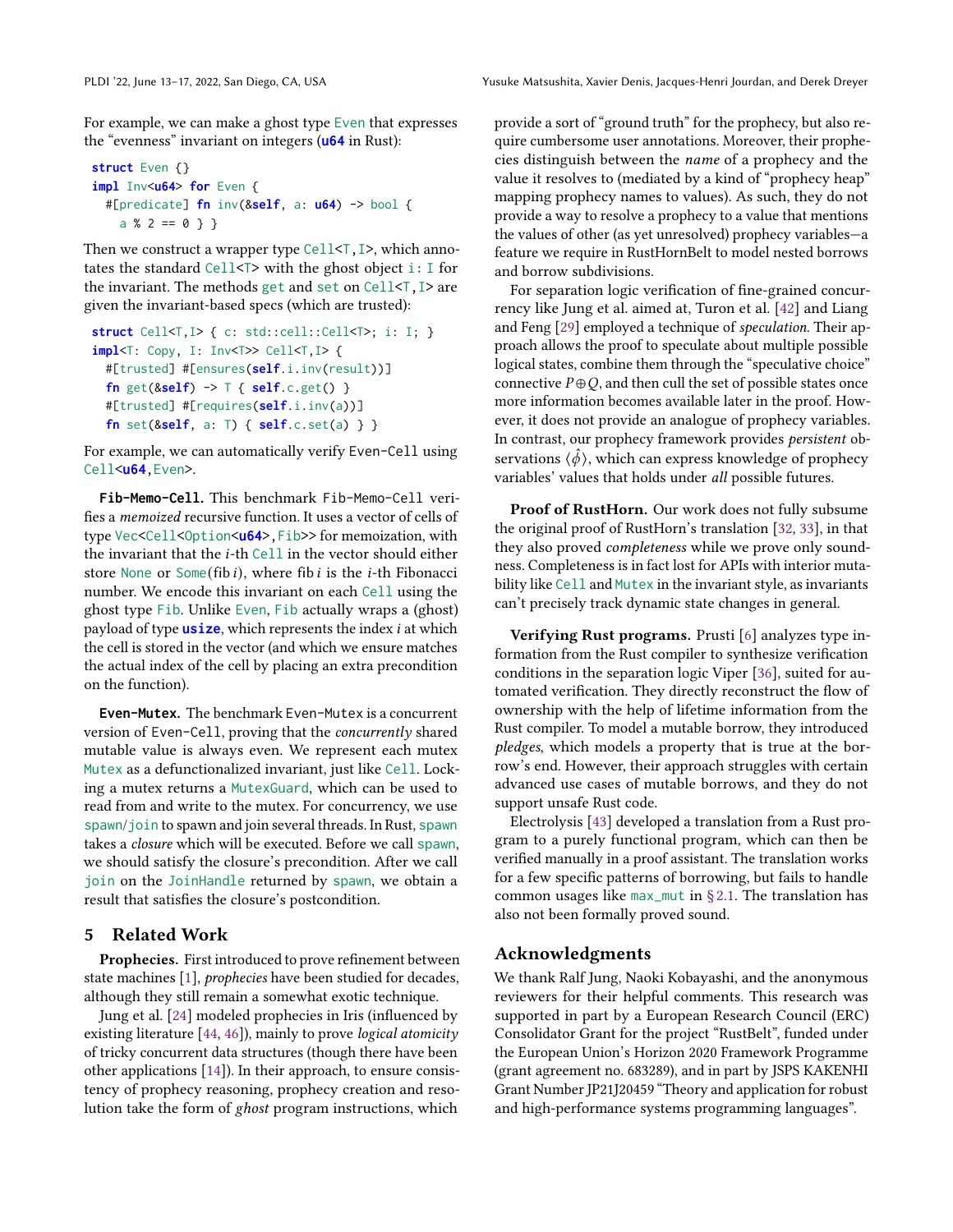RustHornBelt: A Semantic Foundation for Functional Verification of Rust Programs with Unsafe Code PLDI '22, June 13–17, 2022, San Diego, CA, USA

# References

- <span id="page-14-12"></span>[1] Martín Abadi and Leslie Lamport. 1988. The Existence of Refinement Mappings. In Proceedings of the Third Annual Symposium on Logic in Computer Science (LICS). IEEE Computer Society, 165–175. [https:](https://doi.org/10.1109/LICS.1988.5115) [//doi.org/10.1109/LICS.1988.5115](https://doi.org/10.1109/LICS.1988.5115)
- <span id="page-14-24"></span>[2] Amal Ahmed. 2004. Semantics of Types for Mutable State. Ph.D. Dissertation. Princeton University.
- <span id="page-14-25"></span>[3] Amal Ahmed, Andrew W. Appel, Christopher D. Richards, Kedar N. Swadi, Gang Tan, and Daniel C. Wang. 2010. Semantic foundations for typed assembly languages. ACM Trans. Program. Lang. Syst. 32, 3 (2010), 7:1–7:67. <https://doi.org/10.1145/1709093.1709094>
- <span id="page-14-22"></span>[4] Andrew W. Appel. 2001. Foundational Proof-Carrying Code. In 16th Annual IEEE Symposium on Logic in Computer Science, Boston, Massachusetts, USA, June 16-19, 2001, Proceedings. IEEE Computer Society, 247–256. <https://doi.org/10.1109/LICS.2001.932501>
- <span id="page-14-23"></span>[5] Andrew W. Appel and David A. McAllester. 2001. An indexed model of recursive types for foundational proof-carrying code. ACM Trans. Program. Lang. Syst. 23, 5 (2001), 657–683. [https://doi.org/10.1145/](https://doi.org/10.1145/504709.504712) [504709.504712](https://doi.org/10.1145/504709.504712)
- <span id="page-14-7"></span>[6] Vytautas Astrauskas, Peter Müller, Federico Poli, and Alexander J. Summers. 2019. Leveraging Rust Types for Modular Specification and Verification. Proceedings of the ACM on Programming Languages 3, OOPSLA (2019), 147:1–147:30. <https://doi.org/10.1145/3360573>
- <span id="page-14-27"></span>[7] Clark W. Barrett, Christopher L. Conway, Morgan Deters, Liana Hadarean, Dejan Jovanovic, Tim King, Andrew Reynolds, and Cesare Tinelli. 2011. CVC4. In Computer Aided Verification - 23rd International Conference, CAV 2011, Snowbird, UT, USA, July 14-20, 2011. Proceedings (Lecture Notes in Computer Science, Vol. 6806), Ganesh Gopalakrishnan and Shaz Qadeer (Eds.). Springer, 171–177. [https://doi.org/10.1007/978-](https://doi.org/10.1007/978-3-642-22110-1_14) [3-642-22110-1\\_14](https://doi.org/10.1007/978-3-642-22110-1_14)
- <span id="page-14-11"></span>[8] Jean-Philippe Bernardy, Mathieu Boespflug, Ryan R. Newton, Simon Peyton Jones, and Arnaud Spiwack. 2018. Linear Haskell: Practical Linearity in a Higher-Order Polymorphic Language. PACMPL 2, POPL (2018), 5:1–5:29. <https://doi.org/10.1145/3158093>
- <span id="page-14-8"></span>[9] Nikolaj Bjørner, Arie Gurfinkel, Kenneth L. McMillan, and Andrey Rybalchenko. 2015. Horn Clause Solvers for Program Verification. In Fields of Logic and Computation II - Essays Dedicated to Yuri Gurevich on the Occasion of His 75th Birthday (Lecture Notes in Computer Science, Vol. 9300), Lev D. Beklemishev, Andreas Blass, Nachum Dershowitz, Bernd Finkbeiner, and Wolfram Schulte (Eds.). Springer, 24–51. [https:](https://doi.org/10.1007/978-3-319-23534-9_2) [//doi.org/10.1007/978-3-319-23534-9\\_2](https://doi.org/10.1007/978-3-319-23534-9_2)
- <span id="page-14-10"></span>[10] Arthur Charguéraud and François Pottier. 2008. Functional translation of a calculus of capabilities. In Proceeding of the 13th ACM SIGPLAN international conference on Functional programming, ICFP 2008, Victoria, BC, Canada, September 20-28, 2008, James Hook and Peter Thiemann (Eds.). ACM, 213–224. <https://doi.org/10.1145/1411204.1411235>
- <span id="page-14-2"></span>[11] David G. Clarke, John Potter, and James Noble. 1998. Ownership Types for Flexible Alias Protection. In Proceedings of the 1998 ACM SIGPLAN Conference on Object-Oriented Programming Systems, Languages & Applications (OOPSLA), Bjørn N. Freeman-Benson and Craig Chambers (Eds.). ACM, 48–64. <https://doi.org/10.1145/286936.286947>
- <span id="page-14-9"></span>[12] Coq Community. 2021. The Coq Proof Assistant. <https://coq.inria.fr/>
- <span id="page-14-26"></span>[13] Leonardo Mendonça de Moura and Nikolaj Bjørner. 2008. Z3: An Efficient SMT Solver. In Tools and Algorithms for the Construction and Analysis of Systems, 14th International Conference, TACAS 2008, Held as Part of the Joint European Conferences on Theory and Practice of Software, ETAPS 2008, Budapest, Hungary, March 29-April 6, 2008. Proceedings (Lecture Notes in Computer Science, Vol. 4963), C. R. Ramakrishnan and Jakob Rehof (Eds.). Springer, 337–340. [https://doi.org/10.1007/978-3-](https://doi.org/10.1007/978-3-540-78800-3_24) [540-78800-3\\_24](https://doi.org/10.1007/978-3-540-78800-3_24)
- <span id="page-14-28"></span>[14] Paulo Emílio de Vilhena, François Pottier, and Jacques-Henri Jourdan. 2020. Spy Game: Verifying a Local Generic Solver in Iris. Proceedings of the ACM on Programming Languages 4, POPL (2020), 33:1–33:28. <https://doi.org/10.1145/3371101>
- <span id="page-14-14"></span>[15] Xavier Denis, Jacques-Henri Jourdan, and Claude Marché. 2021. The Creusot Environment for the Deductive Verification of Rust Programs. (2021). <https://hal.inria.fr/hal-03526634>
- <span id="page-14-21"></span>[16] Edsger W. Dijkstra. 1976. A Discipline of Programming. Prentice-Hall. <https://www.worldcat.org/oclc/01958445>
- <span id="page-14-6"></span>[17] Dropbox. 2020. Rewriting the Heart of Our Sync Engine - Dropbox. [https://dropbox.tech/infrastructure/rewriting-the-heart-of-our](https://dropbox.tech/infrastructure/rewriting-the-heart-of-our-sync-engine)[sync-engine](https://dropbox.tech/infrastructure/rewriting-the-heart-of-our-sync-engine)
- <span id="page-14-20"></span>[18] Jean-Christophe Filliâtre and Andrei Paskevich. 2013. Why3 - Where Programs Meet Provers. In Programming Languages and Systems - 22nd European Symposium on Programming, ESOP (Lecture Notes in Computer Science, Vol. 7792), Matthias Felleisen and Philippa Gardner (Eds.). Springer, 125–128. [https://doi.org/10.1007/978-3-642-37036-](https://doi.org/10.1007/978-3-642-37036-6_8) [6\\_8](https://doi.org/10.1007/978-3-642-37036-6_8)
- <span id="page-14-5"></span>[19] Google. 2021. Rust in the Android platform. [https://security.googleblog.](https://security.googleblog.com/2021/04/rust-in-android-platform.html) [com/2021/04/rust-in-android-platform.html](https://security.googleblog.com/2021/04/rust-in-android-platform.html)
- <span id="page-14-19"></span>[20] Ralf Jung. 2020. Understanding and Evolving the Rust Programming Language. Ph.D. Dissertation. Saarland University, Saarbrücken, Germany. [https://publikationen.sulb.uni-saarland.de/handle/20.500.](https://publikationen.sulb.uni-saarland.de/handle/20.500.11880/29647) [11880/29647](https://publikationen.sulb.uni-saarland.de/handle/20.500.11880/29647)
- <span id="page-14-4"></span>[21] Ralf Jung, Jacques-Henri Jourdan, Robbert Krebbers, and Derek Dreyer. 2018. RustBelt: Securing the Foundations of the Rust Programming Language. Proceedings of the ACM on Programming Languages 2, POPL (2018), 66:1–66:34. <https://doi.org/10.1145/3158154>
- <span id="page-14-3"></span>[22] Ralf Jung, Jacques-Henri Jourdan, Robbert Krebbers, and Derek Dreyer. 2021. Safe systems programming in Rust. Commun. ACM 64, 4 (2021), 144–152. <https://doi.org/10.1145/3418295>
- <span id="page-14-18"></span>[23] Ralf Jung, Robbert Krebbers, Jacques-Henri Jourdan, Ales Bizjak, Lars Birkedal, and Derek Dreyer. 2018. Iris from the Ground Up: A Modular Foundation for Higher-Order Concurrent Separation Logic. Journal of Functional Programing 28 (2018), e20. [https://doi.org/10.1017/](https://doi.org/10.1017/S0956796818000151) [S0956796818000151](https://doi.org/10.1017/S0956796818000151)
- <span id="page-14-13"></span>[24] Ralf Jung, Rodolphe Lepigre, Gaurav Parthasarathy, Marianna Rapoport, Amin Timany, Derek Dreyer, and Bart Jacobs. 2020. The Future is Ours: Prophecy Variables in Separation Logic. Proceedings of the ACM on Programming Languages 4, POPL (2020), 45:1–45:32. <https://doi.org/10.1145/3371113>
- <span id="page-14-16"></span>[25] Ralf Jung, David Swasey, Filip Sieczkowski, Kasper Svendsen, Aaron Turon, Lars Birkedal, and Derek Dreyer. 2015. Iris: Monoids and Invariants as an Orthogonal Basis for Concurrent Reasoning. In Proceedings of the 42nd Annual ACM SIGPLAN-SIGACT Symposium on Principles of Programming Languages, POPL, Sriram K. Rajamani and David Walker (Eds.). ACM, 637–650. <https://doi.org/10.1145/2676726.2676980>
- <span id="page-14-15"></span>[26] Hari Govind V K, Sharon Shoham, and Arie Gurfinkel. 2022. Solving Constrained Horn Clauses Modulo Algebraic Data Types and Recursive Functions. Proceedings of the ACM on Programming Languages POPL (1 2022).
- <span id="page-14-1"></span>[27] Steve Klabnik, Carol Nichols, and Rust Community. 2018. The Rust Programming Language. <https://doc.rust-lang.org/book/>
- <span id="page-14-17"></span>[28] Robbert Krebbers, Amin Timany, and Lars Birkedal. 2017. Interactive Proofs in Higher-Order Concurrent Separation Logic. In Proceedings of the 44th ACM SIGPLAN Symposium on Principles of Programming Languages, POPL, Giuseppe Castagna and Andrew D. Gordon (Eds.). ACM, 205–217. <https://doi.org/10.1145/3009837>
- <span id="page-14-29"></span>[29] Hongjin Liang and Xinyu Feng. 2013. Modular Verification of Linearizability with Non-Fixed Linearization Points. In ACM SIGPLAN Conference on Programming Language Design and Implementation, PLDI, Hans-Juergen Boehm and Cormac Flanagan (Eds.). ACM, 459–470. <https://doi.org/10.1145/2491956.2462189>
- <span id="page-14-0"></span>[30] Nicholas D. Matsakis and Felix S. Klock, II. 2014. The Rust Language. In Proceedings of the 2014 ACM SIGAda annual conference on High integrity language technology, HILT, Michael Feldman and S. Tucker Taft (Eds.). ACM, 103–104. <https://doi.org/10.1145/2663171.2663188>